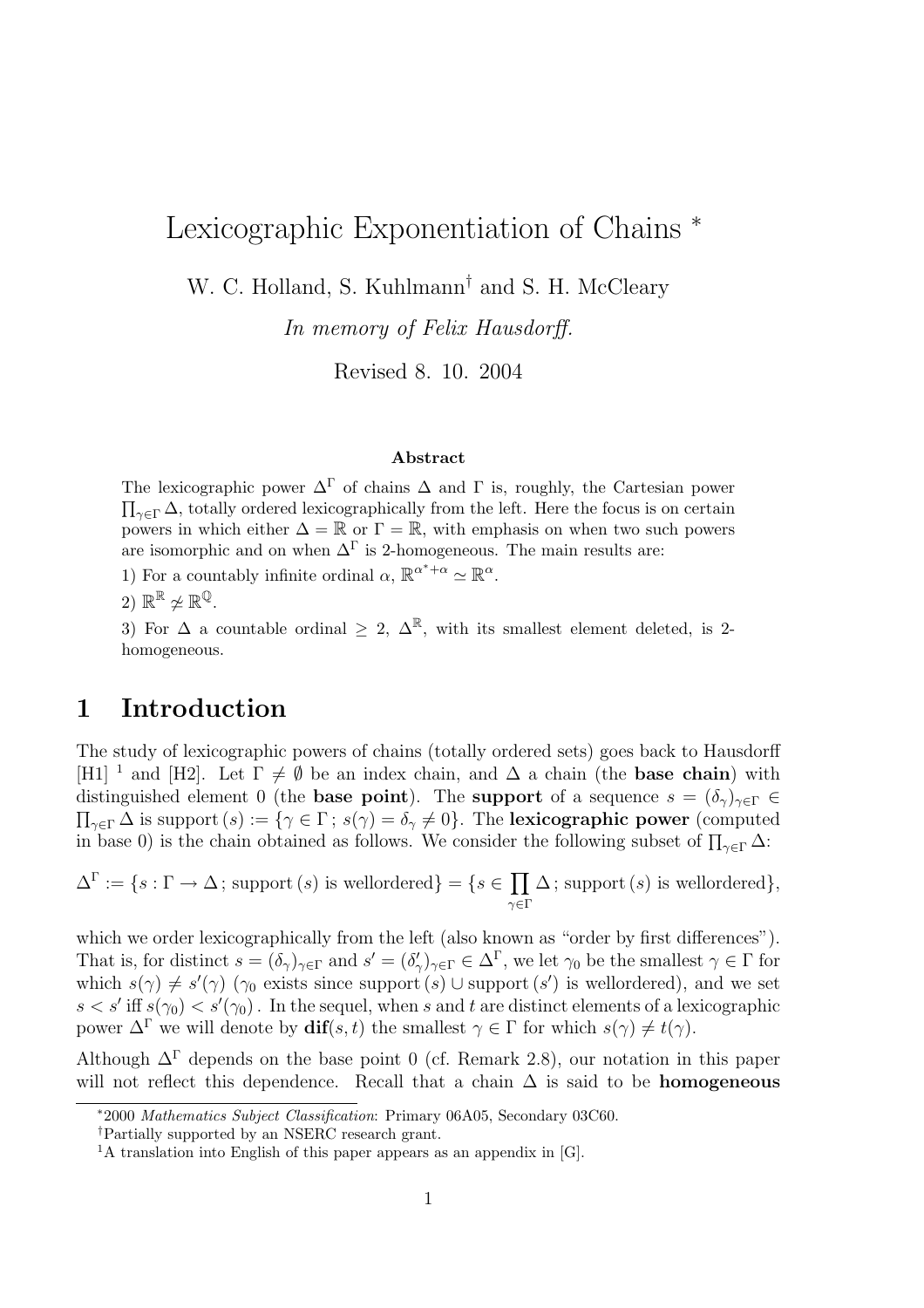(or **transitive**) if given a, b elements of  $\Delta$ , there exists an automorphism  $\sigma$  of  $\Delta$  such that  $\sigma(a) = b$  (for example, the underlying chain of a totally ordered group A is always homogeneous: in the additive notation, given a and b as above define  $\sigma(x) = x + (b - a)$ . If  $\Delta$  is homogeneous, then the lexicographic powers  $\Delta^{\Gamma}$  are all isomorphic for any choice of the base point 0 of  $\Delta$  (cf. Remark 2.8). Therefore when the base  $\Delta$  is R we shall always assume that the base point 0 is the usual real 0. Also, when  $\Delta$  is an ordinal, we assume unless specified otherwise that the base point is its least element 0 (but here not all base points need give isomorphic lexicographic powers; cf. the discussion in Section 2).

Our notation for lexicographic powers differs slightly from Hausdorff's: our  $\Delta^{\Gamma}$  is written by Hausdorff as  $\Delta^{\Gamma^*}$ . ( $\Gamma^*$  denotes the dual of  $\Gamma$ , that is  $\Gamma$  with its order reversed.) In the special case when  $\alpha$  and  $\beta$  are ordinals, our  $\alpha^{\beta^*}$  is (isomorphic to) the *ordinal*  $\alpha^{\beta}$  [H1]. (We suspect that Hausdorff's notation for lexicographic powers was chosen precisely to be consistent with Cantor's notation for ordinal exponentiation.)

In [H2] Hausdorff's major interest in lexicographic powers is in their 2-homogeneity: a chain A (containing more than 2 elements) is said to be 2-homogeneous (or 2 **transitive**) if given  $a_1, a_2, b_1, b_2$  elements of A such that  $a_1 < b_1$  and  $a_2 < b_2$ , there exists an automorphism  $\sigma$  of A such that  $\sigma(a_1) = a_2$  and  $\sigma(b_1) = b_2$ . If A is 2-homogeneous, then all open intervals of A are isomorphic; and conversely, provided A has no endpoints. Also if A is 2-homogeneous then it is *n*-homogeneous for all natural numbers  $n \geq 2$  (defined analogously). Also if  $A$  is 2-homogeneous then so is  $A^*$ .

**Example 1.1** The underlying chain of a totally ordered field  $F$  is always 2-homogeneous. In fact given  $a_1, a_2, b_1, b_2$  as above define  $\sigma(a) = (a - a_1) \frac{(b_2 - a_2)}{(b_1 - a_1)} + a_2$ .

Let  $\alpha$  be a nonzero ordinal. There are uniquely determined ordinals  $\alpha_1 \geq \ldots \geq \alpha_n$  such that  $\alpha = \omega^{\alpha_1} + \ldots + \omega^{\alpha_n}$ . This is called the **Cantor normal form** of  $\alpha$  and  $\alpha$  is called additive principal if  $n = 1$  in its Cantor normal form. That is,  $\alpha$  is additive principal if it is an ordinal power of  $\omega$ , or equivalently, if  $\alpha$  is isomorphic to any of its nonempty final segments [W; Proposition 2.8].

We mention now two results of Hausdorff's [H2, pp. 173–178] that relate to the material of our paper. We shall not make any use of them other than one in Corollary 3.6, which is not itself used for anything else in this paper.

**Theorem 1.2** (Hausdorff) Let  $\kappa$  be an infinite regular cardinal (or more generally, an infinite additive principal ordinal), and let  $\Delta$  be a chain with base point 0. Suppose that  $\Delta$  has no endpoints. Then  $\Delta^{\kappa}$  is 2-homogeneous.

Hausdorff's argument proves Theorem 1.2 for  $\kappa$  regular, though he does not explicitly state this theorem; and his argument can be adapted to deal with the general case. For the case where  $\Delta = \mathbb{R}$ , cf. [W; Proposition 2.14]:

**Corollary 1.3** (Hausdorff, Warton) Let  $\alpha$  be an ordinal. If  $\alpha$  is additive principal then  $\mathbb{R}^{\alpha}$  is 2-homogeneous.

The converse of this corollary is also true, as we shall prove in Section 4, Theorem 4.5.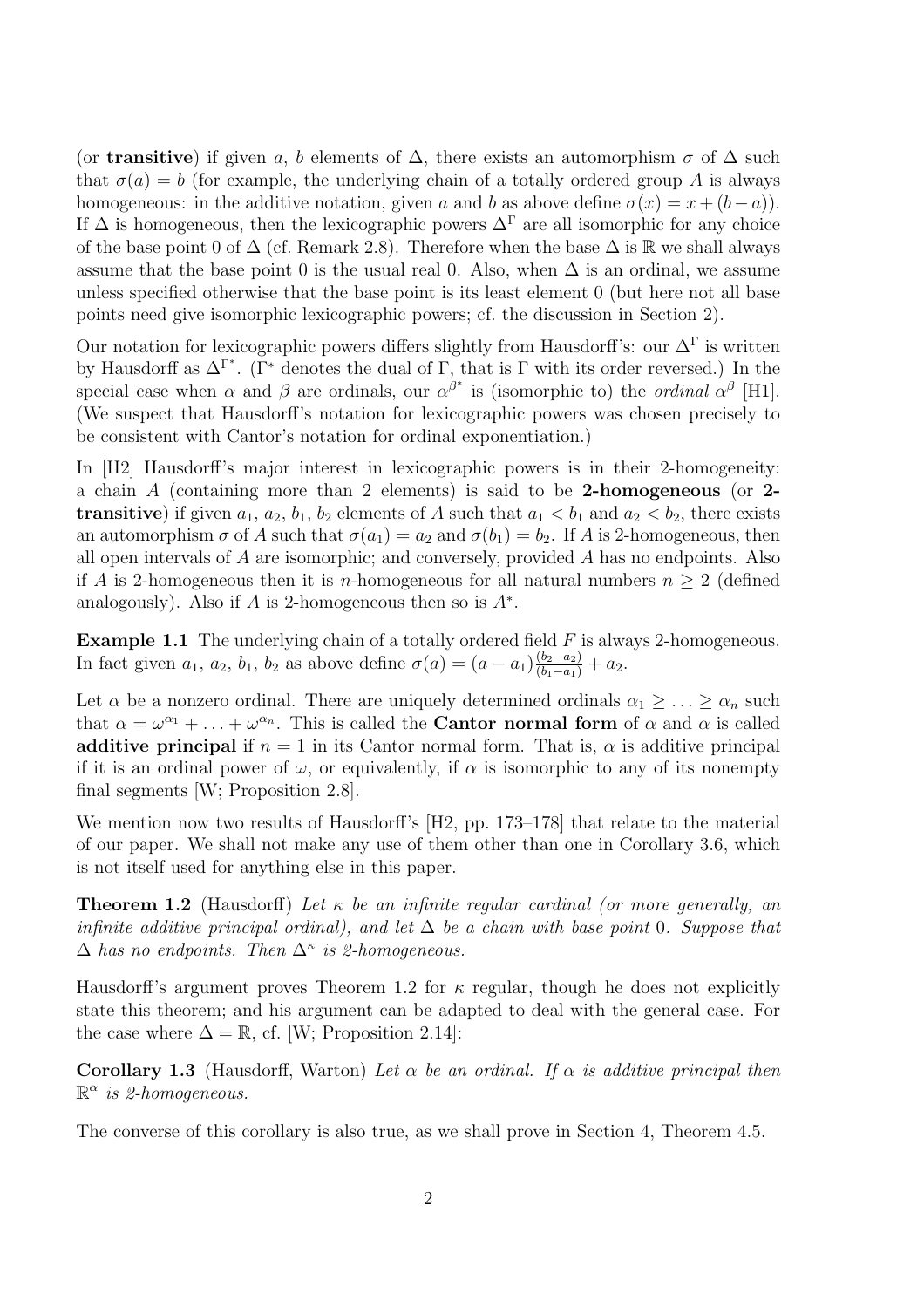The second result of Hausdorff is not about the full lexicographic power  $\Delta^{\kappa}$ , but rather about its  $\lambda$ –**restricted** subchains: for an ordinal  $\lambda \leq \kappa$  we let  $(\Delta^{\kappa})_{\lambda}$  denote the subchain consisting of those sequences s for which the order type of support  $(s)$  is  $\langle \lambda \rangle$ .

**Theorem 1.4** (Hausdorff) Suppose the hypotheses of Theorem 1.2 hold, except that now  $\Delta$  is permitted to have endpoints provided its base point 0 is not an endpoint. Let  $\lambda$  be an infinite regular cardinal (or more generally, an infinite additive principal ordinal) such that  $\lambda \leq \kappa$ . Then  $(\Delta^{\kappa})_{\lambda}$  is 2-homogeneous.

This time the result is explicitly stated by Hausdorff for the case  $\kappa$  and  $\lambda$  are both regular, and again can be adapted to deal with the general case.

In [K1], the second author studied lexicographic powers of the form  $\mathbb{R}^{\Gamma}$ . The main result of [K1] is the following:

**Theorem 1.5** Let  $\alpha$  be an ordinal, and J a chain in which the chain  $\mathbb R$  does not embed. Assume that  $\varphi$  is an embedding of  $\mathbb{R}^{\alpha}$  in  $\mathbb{R}^{J}$ . Then there is  $s \in \text{im } \varphi$  such that the order type of support (s) is  $\geq \alpha$ .

Corollary 1.6 Let  $\alpha$  be an ordinal, and J a chain in which the chain  $\mathbb R$  does not embed. Assume that  $\mathbb{R}^{\alpha}$  embeds in  $\mathbb{R}^{J}$ . Then  $\alpha$  embeds in J. In particular, if  $\alpha$  and  $\beta$  are distinct ordinals, then  $\mathbb{R}^{\alpha} \not\simeq \mathbb{R}^{\beta}$ .

In this paper, we study in more detail the relation between the lexicographic power and its exponent. We focus on powers in which either  $\Delta = \mathbb{R}$  or  $\Gamma = \mathbb{R}$ , with emphasis on when two such powers are isomorphic and on when  $\Delta^{\Gamma}$  is 2-homogeneous. For example Corollary 1.6 says that

$$
\mathrm{if}\ \mathbb{R}^{\Gamma} \simeq \mathbb{R}^{\Gamma'}\mathrm{then}\ \Gamma \simeq \Gamma'
$$

holds when  $\Gamma$  and  $\Gamma'$  are ordinals. Does it hold for arbitrary chains  $\Gamma$  and  $\Gamma'$ ? Addressing this question, we prove in Section 3 that:

**Theorem A** (3.4) If  $\alpha$  is any countably infinite ordinal, then  $\mathbb{R}^{\alpha^*+\alpha} \simeq \mathbb{R}^{\alpha}$ .

On the other hand in Section 5 we find that

Theorem B (5.2)  $\mathbb{R}^{\mathbb{R}}\not\simeq\mathbb{R}^{\mathbb{Q}}.$ 

The last main theorem, in Section 6, is

Theorem C (6.1) Let  $\Delta$  be a countable ordinal  $\geq$  2, with its least element 0 as base point. Then  $\Delta^{\mathbb{R}}$  (with its minimum element deleted) is 2-homogeneous.

We mention that Sections 4, 5 and 6 are independent of each other and can be read in any order.

An early application of lexicographic powers (even preceding Hausdorff) was the theorem of H. Hahn (cf. [F]) that every abelian totally ordered group embeds in a lexicographic power  $\mathbb{R}^{\Gamma}$  endowed with the obvious additive group structure. He also investigated *formal* power series  $F((G))$  where F is an ordered field and G an ordered group. The underlying chain of  $F((G))$  is just the lexicographic power  $F^G$  (see [F]). More recently, lexicographic powers have found interesting applications to the study of convex congruences of  $Aut(\mathbb{R}^{\alpha})$ ,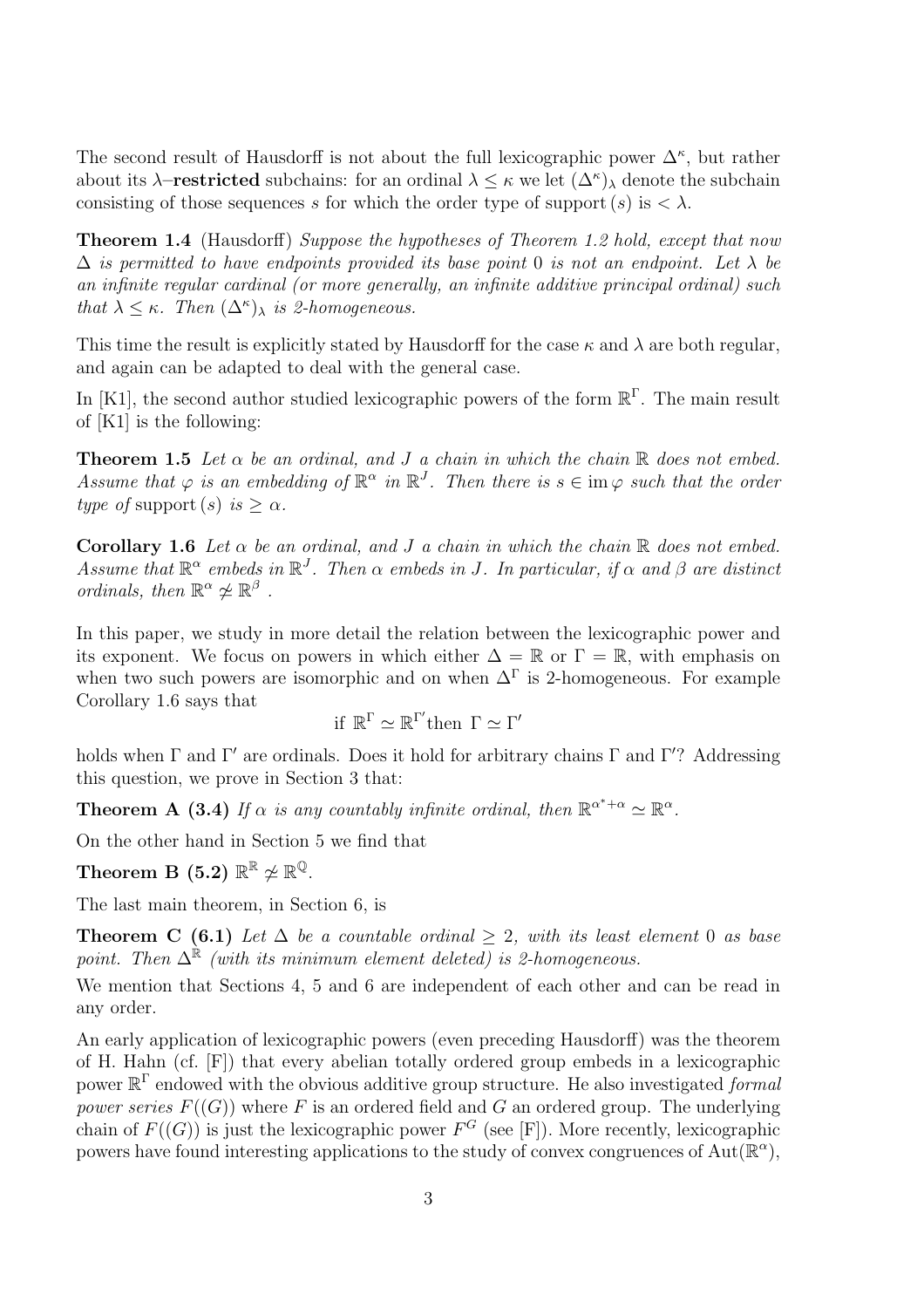$\alpha$  an ordinal (cf. [W]), and to ordered exponential fields (cf. [K2], [K–K–S1], [K–K–S2] and [K–S]). We hope to investigate further their properties in future work.

Acknowledgments: We would like to thank M. Droste, M. Giraudet, and J. Truss for several helpful discussions. We thank T. Green for pointing out, in an earlier version of this paper, an error in the proof of Lemma 5.4, and for suggesting the way to correct it.

### 2 Definitions, arithmetic rules, and coterminalities

Let us introduce some notation and terminology. Let  $\Gamma$  and  $\Gamma'$  be chains. The sum  $\Gamma + \Gamma'$ is the chain formed by concatenation, with  $\Gamma < \Gamma'$ . More generally, if  $\{\Gamma_i : i \in I\}$  is a collection of chains indexed by a chain I, we define the sum  $\sum_{i\in I}\Gamma_i$  analogously. Note that our definition coincides with ordinal addition in case  $\Gamma$  and  $\Gamma'$  are ordinals. We denote by  $\Gamma \vec{\amalg} \Gamma'$  the lexicographic product of  $\Gamma$  and  $\Gamma'$ . That is,  $\Gamma \vec{\amalg} \Gamma'$  is the chain obtained by ordering the Cartesian product  $\Gamma \times \Gamma'$  lexicographically from the left. If  $\alpha$  and  $\beta$  are ordinals then  $\alpha \amalg \beta$  is (isomorphic to) the ordinal product  $\beta \alpha$ .

To provide some context, we mention briefly the more general notion of lexicographic product of a family of chains  $\{\Delta_{\gamma}; \gamma \in \Gamma\}$  with index chain  $\Gamma$  and for each  $\gamma \in \Gamma$ , a base point  $0_{\gamma} \in \Delta_{\gamma}$ . The definition is analogous to that for lexicographic powers. The lexicographic product (or Hahn product) is

$$
\underset{\gamma \in \Gamma}{\coprod} \Delta_{\gamma} := \{ s \in \prod_{\gamma \in \Gamma} \Delta_{\gamma} \ ; \ \text{support}(s) \ \text{is wellordered} \},
$$

totally ordered lexicographically from the left; where support  $(s) := \{ \gamma \in \Gamma : s(\gamma) \neq 0_\gamma \}.$ Lexicographic exponentiation of chains: When all  $\Delta_{\gamma}$ 's are the same chain  $\Delta$ , and all base points  $0_\gamma$  are the same element  $0 \in \Delta$ ,  $\mathbf{H}_{\gamma \in \Gamma} \Delta_\gamma$  is the lexicographic power  $\Delta^{\Gamma}$ discussed in the Introduction.

**Proposition 2.1**  $\Delta^{\Gamma}$  has a minimum (respectively, maximum) element s<sub>0</sub> iff  $\Delta$  has a minimum (respectively, maximum) element  $\delta_0$  and either the base point  $0 = \delta_0$ , or  $\Gamma$  is well ordered. When these conditions obtain, then  $s_0$  is the constant function  $s_0(\gamma) = \delta_0$ for all  $\gamma \in \Gamma$ .

Proof: The only possible candidate for a minimal (maximal) element of  $\Delta^{\Gamma}$  is the above  $s_0$ . The rest follows easily.  $\Box$ 

We shall denote by 0 the sequence with empty support in  $\Delta^{\Gamma}$ , that is, the constant sequence  $s \in \Delta^{\Gamma}$  defined by  $s(\gamma) = 0$  for all  $\gamma \in \Gamma$ . We note from the above proposition that 0 is the minimum (respectively, maximum) element of  $\Delta^{\Gamma}$  if and only if 0 is the minimum (respectively, maximum) element of  $\Delta$ .

Anti-lexicographic exponentiation of chains: The anti-lexicographic power  $\Gamma\Delta$ is the set

 $\{s : \Gamma \to \Delta \; ; \; \text{support}(s) \text{ is anti-wellordered in } \Gamma \}.$ 

ordered anti-lexicographically, i.e., from the right (also known as "ordered by last differences").

The proofs of the following three results are straightforward: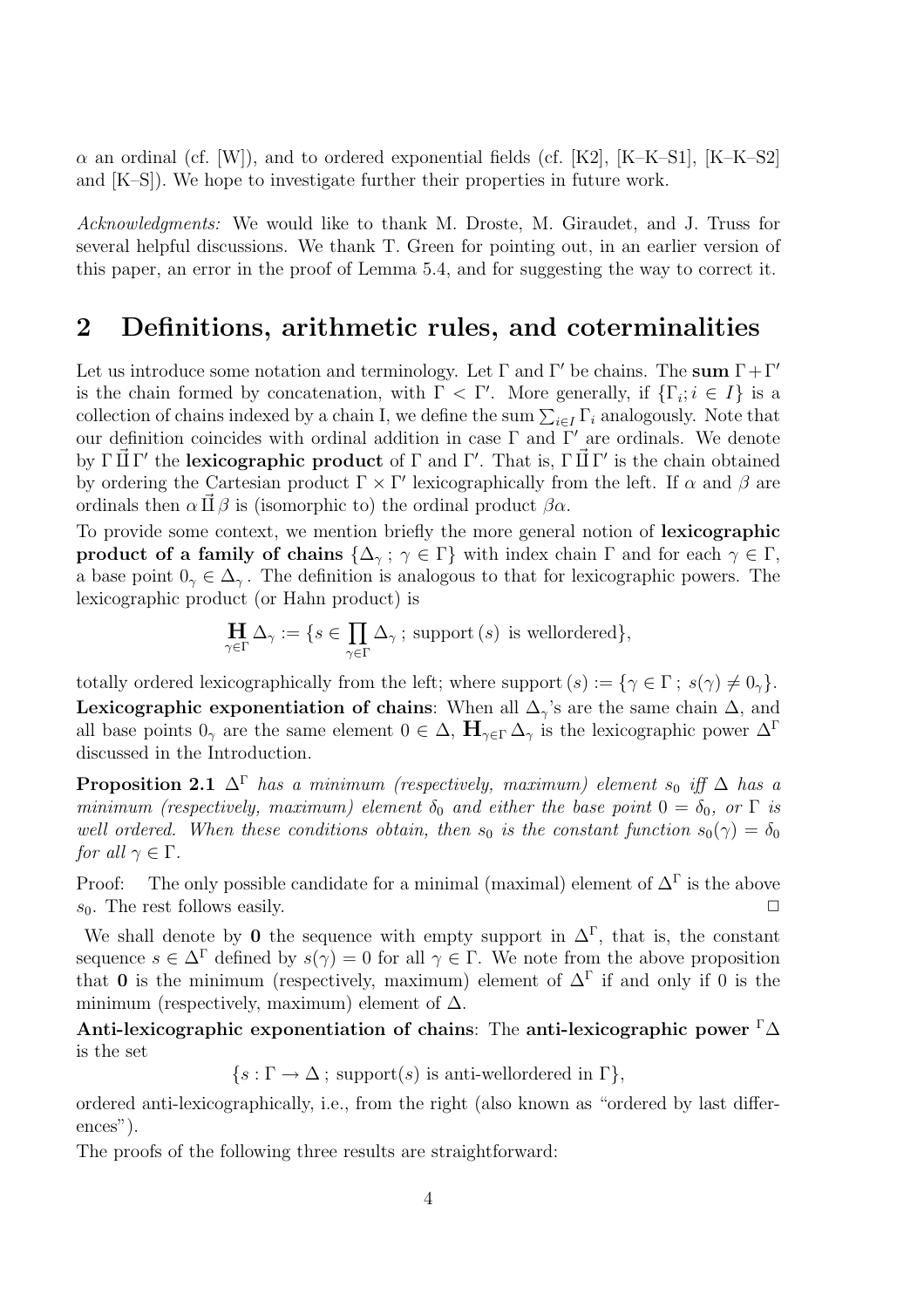**Proposition 2.2** Let  $\Gamma$  be a chain, and  $\Delta$  a chain with a base point 0. Then the antilexicographic power  $\Gamma \Delta$  coincides with the lexicographic power  $\Delta^{\Gamma^*}$ .

Although Proposition 2.2 provides a simple way of "translating" results from the lexicographic notation to the anti-lexicographic notation, one has to be very careful in doing so. For example, if two lexicographic powers are isomorphic, the corresponding antilexicographic powers need not be (see Example 4.4).

**Proposition 2.3** Let  $\Gamma$  be a chain and  $\Delta$  a chain with base point 0. Then  $(\Delta^{\Gamma})^*$  coincides with the lexicographic power  $(\Delta^*)^{\Gamma}$ .

**Lemma 2.4** Let  $\Gamma$  be a chain and  $\Delta$  a chain with base point 0. Let  $\Delta_1$  be a chain and suppose that there is an isomorphism  $\phi : \Delta \to \Delta_1$ . Then  $\phi$  lifts to an isomorphism

$$
\hat{\phi}:\Delta^\Gamma\to \Delta_1^\Gamma
$$

where the base point of  $\Delta_1$  is taken to be  $\phi(0)$ .

Proof: For 
$$
s \in \Delta^{\Gamma}
$$
 and  $\gamma \in \Gamma$ , define  $(\hat{\phi}(s))(\gamma) = \phi((s(\gamma))).$ 

A chain A is symmetric if there is an order-reversing bijection (an anti-isomorphism)  $\phi: A \to A$  (or equivalently, an isomorphism  $\phi: A \to A^*$ ).

Corollary 2.5 Let  $\Gamma$  and  $\Delta$  be chains with  $0 \in \Delta$  a base point. Suppose that  $\Delta$  is symmetric, with an anti-isomorphism  $\phi : \Delta \to \Delta$ . Then  $\Delta^{\Gamma} \simeq (\Delta^*)^{\Gamma} = (\Delta^{\Gamma})^*$ , where the two last lexicographic powers are computed in base  $\phi(0)$ . In particular, if  $\phi(0) = 0$  then  $\Delta^{\Gamma}$  is symmetric.

Corollary 2.6 Let  $\Gamma$  and  $\Delta$  be chains, with  $\Delta = n = \{0, \dots, n-1\}$ ,  $n > 1$  finite. Then for every  $i \in \Delta$  we have  $\Delta^{\Gamma} \simeq (\Delta^{\Gamma})^*$ , where the first lexicographic power is computed in base i, and the second lexicographic power is computed in base  $n - (i + 1)$ . In particular, if n is odd then  $\Delta^{\Gamma}$ , computed in base  $\frac{n-1}{2}$  (the midpoint of n) is symmetric.

From Corollary 2.5, we see that whenever  $\Delta^{\Gamma}$  is independent (up to isomorphism) of the choice of the base point  $0 \in \Delta$ , then symmetry of  $\Delta$  implies symmetry of  $\Delta^{\Gamma}$ . However, as mentioned in the Introduction, lexicographic powers depend in general on the choice of the base point (see example at the end of Remark 2.7). The following is a brief analysis of this issue (we return to symmetry in Corollary 2.9 after this discussion).

#### Remark 2.7 Relation to ordinal exponentiation:

As mentioned in the Introduction, when  $\alpha$  and  $\beta$  are ordinals, our lexicographic power  $\alpha^{\beta^*}$  is the ordinal  $\alpha^{\beta}$  (or the anti-lexicographic power  $^{\beta}\alpha$  is the ordinal  $\alpha^{\beta}$ ).

We remind the reader that the chosen base point here is the least element  $0 \in \alpha$ . For example if  $\alpha$  is the ordinal  $2 = \{0, 1\}$ , then the lexicographic power  $2^{\beta^*}$ , when computed in base  $1 \in \{0, 1\}$  instead of 0, is the *reverse* of the ordinal  $2^{\beta}$ . Indeed by Corollary 2.5, applied with the anti-automorphism which switches 0 and 1, we see that for any chain  $\Gamma$ , the lexicographic power  $2^{\Gamma}$  computed in base  $1 \in \{0,1\}$  is isomorphic to the reverse of the lexicographic power  $2^{\Gamma}$  computed in base 0.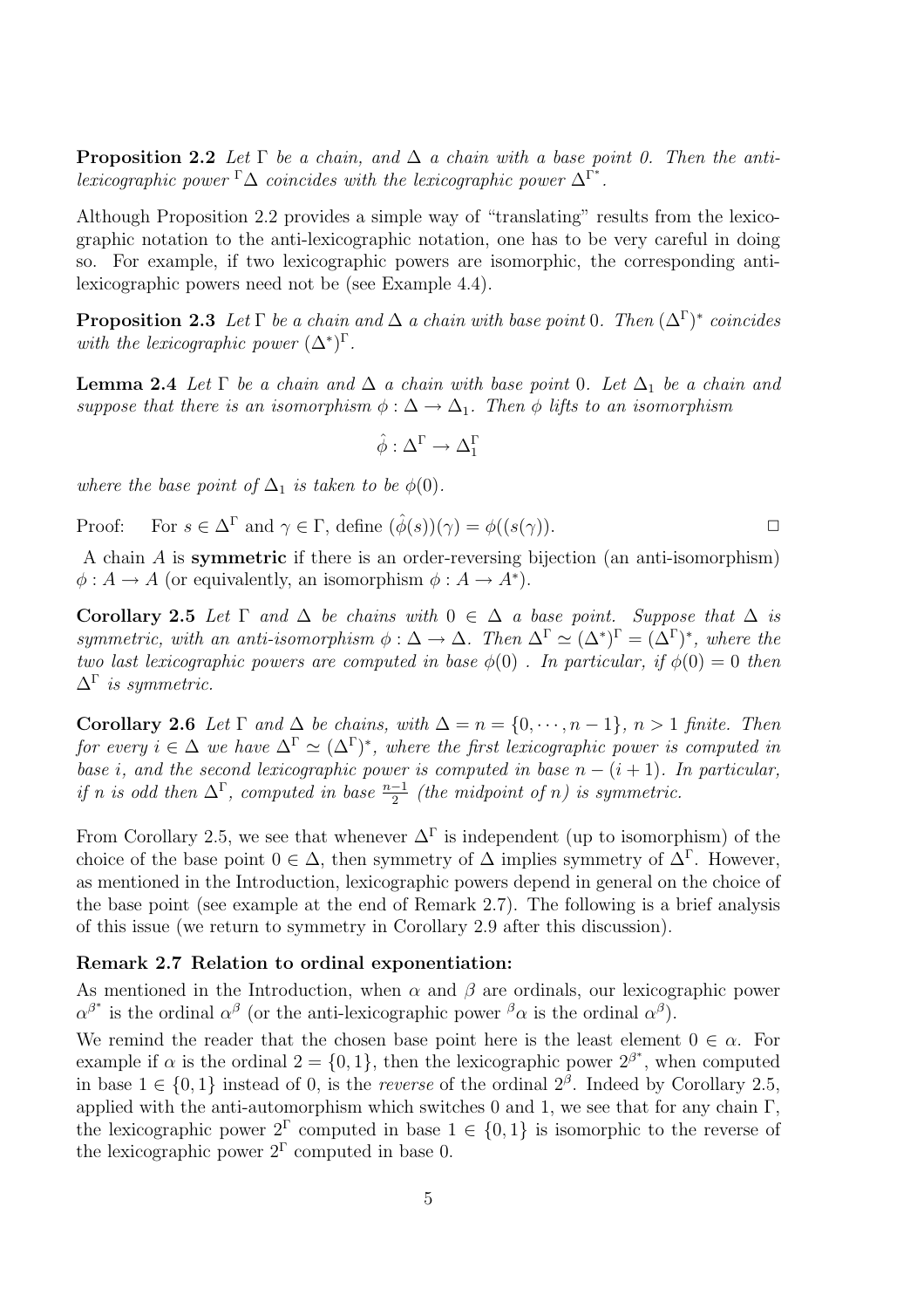#### Remark 2.8 Dependence on the chosen zero in lexicographic exponentiation of chains:

In [H1] Hausdorff introduces lexicographic products as follows. Given  $\{\Delta_{\gamma}; \gamma \in \Gamma\}$  with index chain Γ, define a partial order on the Cartesian product  $\prod_{\gamma \in \Gamma} \Delta_{\gamma}$  by comparing two sequences s and t lexicographically from the left just in case support  $(s, t) := \{ \gamma \in$  $\Gamma$ ;  $s(\gamma) \neq t(\gamma)$  has a least element  $\gamma_0$ , and then defining  $s < t$  iff  $s(\gamma_0) < t(\gamma_0)$ . Now define an equivalence relation on  $\prod_{\gamma \in \Gamma} \Delta_{\gamma}$ :  $s \sim t$  if support  $(s, t)$  is wellordered. The equivalence classes are maximal chains in this partial order. Let [s] denote the equivalence class of Q  $s \in \prod_{\gamma \in \Gamma} \Delta_{\gamma}$ . Then each [s] is a lexicographic product defined by s, that is, with base points  $0<sub>γ</sub> = s(γ) \in \Delta_γ$ . So if  $t \sim s$  then the lexicographic product with base points  $0<sub>\gamma</sub> = t(\gamma)$  coincides with the lexicographic product defined by s, and conversely.

If Γ is wellordered then there is a unique equivalence class, and the lexicographic product of  $\{\Delta_{\gamma}; \gamma \in \Gamma\}$  with index chain  $\Gamma$  is uniquely determined (independent of the chosen base points). It is just  $\prod_{\gamma \in \Gamma} \Delta_{\gamma}$  totally ordered lexicographically.

Note that s and t may still define *isomorphic* lexicographic products even if  $t \nsim s$ . This is the case for example, as noted in the Introduction, if each of the  $\Delta_{\gamma}$ 's is a homogeneous chain: generalizing the proof of Lemma 2.4, for each  $\gamma \in \Gamma$  fix an automorphism  $\pi_{\gamma}$  of  $\Delta_{\gamma}$ satisfying  $\pi_{\gamma}(s(\gamma)) = t(\gamma)$ . Then the  $\pi_{\gamma}$ 's induce the required isomorphism in the obvious way. Moreover, this induced isomorphism maps base sequence to base sequence.

**Corollary 2.9** Assume that  $\Delta$  is symmetric. Then  $\Delta^{\Gamma}$  is symmetric (for any choice of the base point 0) if either  $\Gamma$  is wellordered or  $\Delta$  is homogeneous.

In general, our understanding of symmetry of lexicographic powers  $\Delta^{\Gamma}$  is limited to the above results. If  $\Delta \neq 1$ , Γ is not wellordered and  $\Delta^{\Gamma}$  has a minimum (dually, a maximum), then by Proposition 2.1  $\Delta^{\Gamma}$  has no maximum (dually, no minimum) and of course  $\Delta^{\Gamma}$  is not symmetric; but what if the endpoint is deleted? See the problems at the end of Section 6.

**Remark 2.10** To what extent can one hope to say that a chain isomorphism  $\phi : \Delta_1^{\Gamma_1} \simeq$  $\Delta_2^{\Gamma_2}$  between lexicographic powers must also preserve the 0's, that is,  $\phi(\mathbf{0}_1) = \mathbf{0}_2$ ?

(1) Assume that  $\Gamma_1$  and  $\Gamma_2$  are *not* wellordered. (If  $\Gamma_i$  is wellordered then the base point  $0_i$  is irrelevant.) If one (and thus the other) of  $\Delta_1^{\Gamma_1}, \Delta_2^{\Gamma_2}$  has a minimum (maximum), then  $\mathbf{0}_1$  and  $\mathbf{0}_2$  are these minimums (maximums) by Proposition 2.1, so indeed  $\phi(\mathbf{0}_1) = \mathbf{0}_2$ .

(2) Suppose that either  $\Delta_i$ , or more generally, some  $\Delta_i^{\Gamma_i}$  is homogeneous (as will be the case in almost all the lexicographic powers considered in this paper which do not meet the conditions of (1)). Then  $\phi$  can be followed or preceded by an automorphism of  $\Delta_i^{\Gamma_i}$ to obtain an isomorphism  $\phi' : \Delta_1^{\Gamma_1} \simeq \Delta_2^{\Gamma_2}$  for which  $\phi'(0_1) = 0_2$ .

We now gather some well known facts, most of them elementary enough that we can omit the proofs.

**Lemma 2.11** Let  $\Gamma$  and  $\Gamma'$  be any chains. Then  $\Gamma \vec{\Pi} \Gamma' \simeq \sum_{\gamma \in \Gamma} \Gamma'$ .

Note that the operations + and  $\vec{\mathbf{I}}$  are both associative, but in general not commutative. Observe also that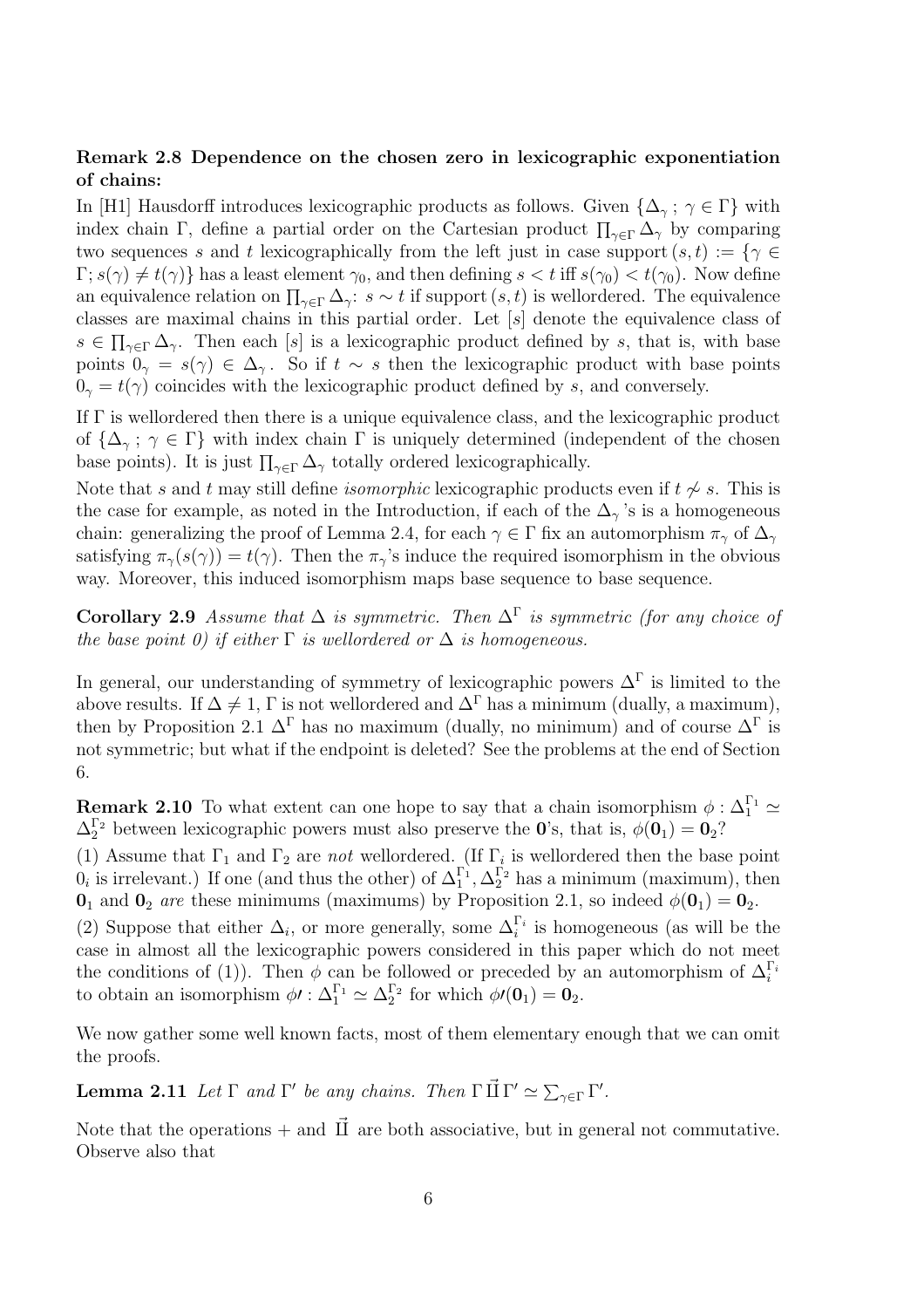**Lemma 2.12** Let  $\Gamma$ ,  $\Gamma'$  and  $\Gamma''$  be chains. Then  $(\Gamma + \Gamma')$   $\vec{\Pi} \Gamma'' \simeq (\Gamma \vec{\Pi} \Gamma'') + (\Gamma' \vec{\Pi} \Gamma'')$ .

Clearly  $(\Gamma_1 + \Gamma_2)^* \simeq \Gamma_2^* + \Gamma_1^*$  and  $(\Gamma_1 \vec{\Pi} \Gamma_2)^* \simeq \Gamma_1^* \vec{\Pi} \Gamma_2^*$ . The following result of [H1] will be very useful

Lemma 2.13 The following rules hold for lexicographic powers:

$$
\Delta^{\Gamma+\Gamma'}\simeq \Delta^\Gamma\,\vec\Pi\,\Delta^{\Gamma'}.
$$

More generally, if  $\{\Gamma_i; i \in I\}$  is a collection of chains indexed by a chain I, then

$$
\Delta^{\sum_{i\in I}\Gamma_i}\simeq \prod_{i\in I}\Delta^{\Gamma_i},
$$

where the base point of  $\Delta^{\Gamma_i}$  is 0, the sequence with empty support. In particular

$$
\Delta^{\Gamma \, \vec{\amalg} \, \Gamma'} \simeq (\Delta^{\Gamma'})^{\Gamma}.
$$

Proof: The first assertion is clear. For the second, assume that  $s \in \Delta$  $\overline{ }$  $i∈I$ <sup>Γ<sub>i</sub></sup>. For every  $i \in I$ , set  $S_i = \text{support}(s) \cap \Gamma_i$ . Each  $S_i$  is wellordered and  $\{i; S_i \neq \emptyset\}$  is wellordered. Now define  $s' \in \mathbf{H}_{i \in I} \Delta^{\Gamma_i}$  by setting  $s'(i) = s \upharpoonright \Gamma_i$ . Clearly,  $s \upharpoonright \Gamma_i \in \Delta^{\Gamma_i}$  since support  $(s \upharpoonright \Gamma_i) =$  $S_i$  is wellordered in  $\Gamma_i$ . So s' is well defined. Also support  $(s') = \{i; S_i \neq \emptyset\}$  is wellordered in I. So  $s' \in \mathbf{H}_{i \in I} \Delta^{\Gamma_i}$ . Clearly the map  $s \mapsto s'$  is order preserving and onto. For the last assertion compute:  $\overline{ }$ 

$$
\Delta^{\Gamma \, \vec{\Pi} \, \Gamma'} \simeq \Delta^{\sum_{\gamma \in \Gamma} \Gamma'} \simeq \mathbf{H} \Delta^{\Gamma'} \simeq (\Delta^{\Gamma'})^{\Gamma}.
$$

 $\Box$ 

Recall that for ordinals  $\alpha$  and  $\beta$ , the ordinal product  $\beta \alpha$  is (isomorphic to)  $\alpha \vec{\Pi} \beta$ . So by Lemma 2.13 we get that  $\Delta^{\beta\alpha} \simeq (\Delta^{\beta})^{\alpha}$ .

- Corollary 2.14 The following implications hold for lexicographic powers: (1)  $\Delta^{\Gamma_1} \simeq \Delta^{\Gamma_2}$  and  $\Delta^{\Gamma'_1} \simeq \Delta^{\Gamma'_2} \Rightarrow \Delta^{\Gamma_1 + \Gamma'_1} \simeq \Delta^{\Gamma_2 + \Gamma'_2}$ .
- (2)  $\Delta^{\Gamma_1} \simeq \Delta^{\Gamma_2} \Rightarrow \Delta^{\Gamma \vec{\Pi} \Gamma_1} \simeq \Delta^{\Gamma \vec{\Pi} \Gamma_2}.$

We now gather a few useful observations concerning homogeneous and 2-homogeneous lexicographic powers.

**Proposition 2.15** A lexicographic power  $\Delta^{\Gamma}$  is homogeneous if  $\Delta$  is homogeneous (for any choice of a base point  $0 \in \Delta$ ).

Proof: Fix  $0 \in \Delta$ . Let s and  $t \in \Delta^{\Gamma}$  (where  $\Delta^{\Gamma}$  is computed in base 0). As in Remark 2.8 the automorphisms  $\pi_{\gamma}$  of  $\Delta$  satisfying  $\pi_{\gamma}(s(\gamma)) = t(\gamma)$  induce an isomorphism between the lexicographic product with base points  $s(\gamma)$  and the lexicographic product with base points  $t(\gamma)$ . But since  $s \sim 0 \sim t$  the products coincide with  $\Delta^{\Gamma}$  (with base point 0), so that the induced isomorphism is an automorphism mapping s to t.  $\square$ 

The following proposition, also proved in [G], provides sufficient conditions for a lexicographic power to be 2-homogeneous. Note that these conditions are not necessary (see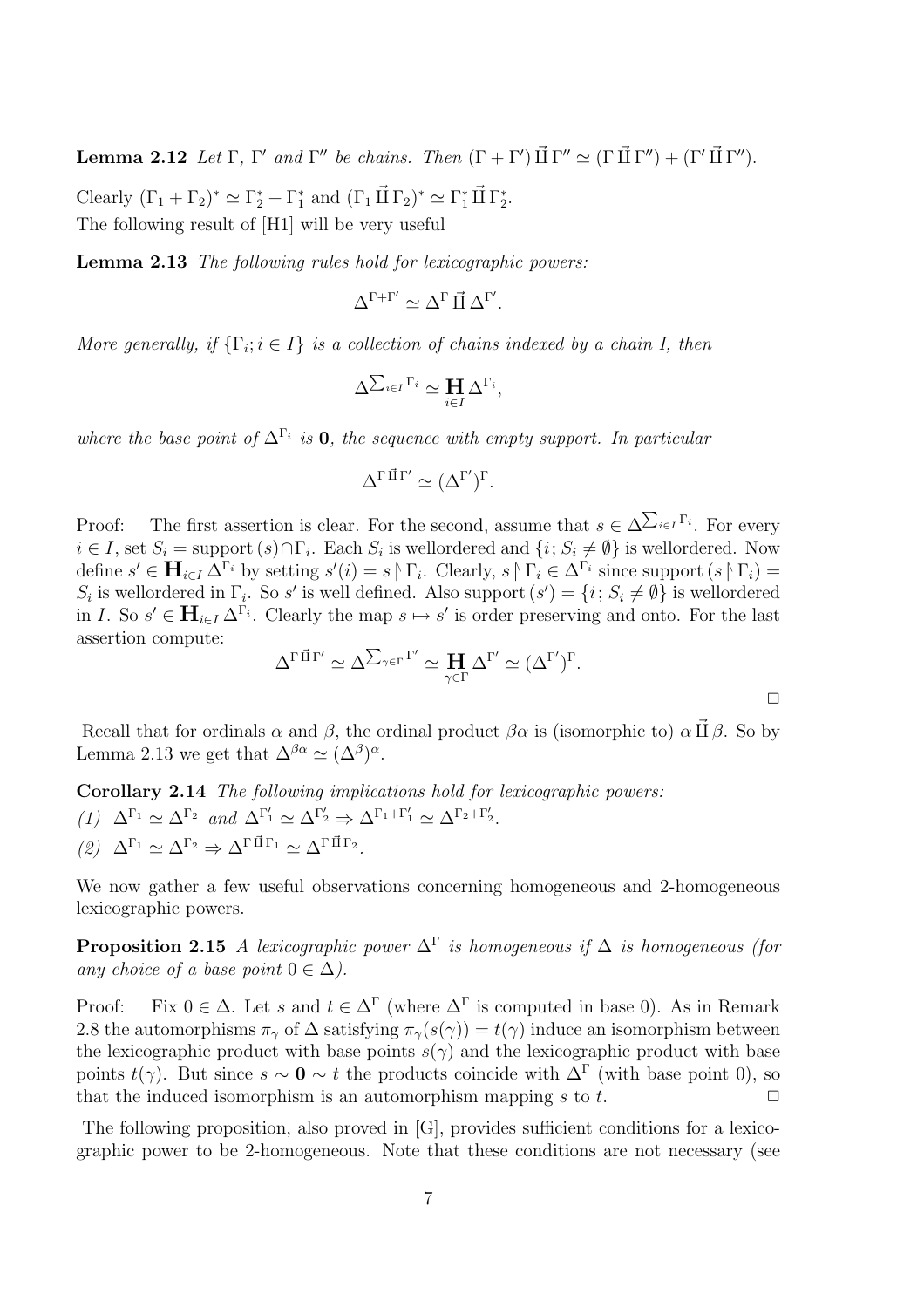Corollary 2.23). For each  $\gamma \in \Gamma$ , we define a pair of equivalence relations  $\mathcal{C}^{\gamma}$  and  $\mathcal{C}_{\gamma}$  on  $\Delta^{\Gamma}$  by setting

$$
s\mathcal{C}^{\gamma}t
$$
 if and only if  $s(\gamma') = t(\gamma')$  for all  $\gamma' < \gamma$ ,

and

$$
s\mathcal{C}_{\gamma}t
$$
 if and only if  $s(\gamma') = t(\gamma')$  for all  $\gamma' \leq \gamma$ .

The equivalence classes of an  $s \in \Delta^{\Gamma}$  will be denoted by  $s\mathcal{C}^{\gamma}$  and  $s\mathcal{C}_{\gamma}$ , respectively. It is clear that each  $s\mathcal{C}^{\gamma}$  and each  $s\mathcal{C}_{\gamma}$  is convex.

**Proposition 2.16** A lexicographic power  $\Delta^{\Gamma}$  is 2-homogeneous if  $\Gamma$  is homogeneous and  $\Delta$  is 2-homogeneous.

Proof: Let  $s_1 < t_1$  and  $s_2 < t_2$  for some elements  $s_i, t_i \in \Delta^{\Gamma}$ . Let  $\gamma_i = \text{dif}(s_i, t_i)$ , and choose an automorphism  $\phi$  of  $\Gamma$  such that  $\phi(\gamma_1) = \gamma_2$ . Then  $\phi$  induces an automorphism  $\bar{\phi}$  of  $\Delta^{\Gamma}$  such that for each  $x \in \Delta^{\Gamma}$  and  $\gamma \in \Gamma$ ,  $(\bar{\phi}(x))(\gamma) = x(\phi^{-1}(\gamma))$ . Then  $\text{diff}(\bar{\phi}(s_1), \bar{\phi}(t_1)) = \gamma_2$ , so we may assume that  $\gamma_1 = \gamma_2 = \gamma$ , say. We have  $s_1(\gamma) < t_1(\gamma)$ and  $s_2(\gamma) < t_2(\gamma)$ , and we choose an automorphism  $\psi$  of  $\Delta$  such that  $\psi(s_1(\gamma)) = s_2(\gamma)$ and  $\psi(t_1(\gamma)) = t_2(\gamma)$ . Then  $\psi$  induces an automorphism  $\bar{\psi}$  of  $\Delta^{\Gamma}$  such that for each  $x \in \Delta^{\Gamma}$ ,

$$
(\bar{\psi}(x))(\lambda) = \begin{cases} \psi(x(\lambda)) & \text{if } \lambda = \gamma, \\ x(\lambda) & \text{if not.} \end{cases}
$$

Then  $\bar{\psi}(s_1\mathcal{C}_{\gamma})=s_2\mathcal{C}_{\gamma}$  and  $\bar{\psi}(t_1\mathcal{C}_{\gamma})=t_2\mathcal{C}_{\gamma}$ , so we may assume that  $s_1\mathcal{C}_{\gamma}=s_2\mathcal{C}_{\gamma}< t_1\mathcal{C}_{\gamma}$  $t_2\mathcal{C}_\gamma$ . Clearly (or see Lemma 3.1) each  $\mathcal{C}_\gamma$ -class  $x\mathcal{C}_\gamma \simeq \Delta^\Phi$ , where  $\Phi = {\alpha \in \Gamma : \gamma < \alpha}$ , so that  $xC_\gamma$  is homogeneous (by Proposition 2.15). Therefore we can choose an automorphism σ of  $s_i\mathcal{C}_\gamma$  such that  $\sigma(s_1) = s_2$  and, independently, an automorphism  $\tau$  of  $t_i\mathcal{C}_\gamma$  such that  $\tau(t_1) = t_2$ . Finally, let  $\rho$  be the automorphism of  $\Delta^{\Gamma}$  which agrees with  $\sigma$  on  $s_i\mathcal{C}_{\gamma}$  and with  $\tau$  on  $t_i\mathcal{C}_{\gamma}$ , and is the identity elsewhere. Then  $\rho$  satisfies  $\rho(s_1) = s_2$  and  $\rho(t_1) = t_2$ .  $\Box$ 

A subset C of a chain A is **cofinal** in A if for every  $a \in A$ , there is a  $c \in C$  such that  $c \ge a$  (coinitial is defined dually). The cofinality of a chain A is the least cardinal that embeds cofinally in  $A$  (the **coinitiality** is defined dually). The cofinality (coinitiality) is a regular cardinal (if  $A$  has a last element, the cofinality of  $A$  is 1, and dually for coinitiality), and it is an isomorphism invariant. If  $C$  is cofinal in  $A$ , then the cofinality of C equals that of A (dually for C coinitial). We say that a chain A is  $C_{00}$  or that A has countable coterminalities if both the cofinality and the coinitiality of A are equal to  $\aleph_0$ . Note that this is equivalent to the assertion that there is a coterminal (both coinitial and cofinal) subset of A isomorphic to  $\mathbb{Z}$ . We say that a point  $\alpha \in A$  has **countable left** character if  $\{\alpha' \in A : \alpha' < \alpha\}$  has countable cofinality, and similarly for right character. The following remark is useful:

**Remark 2.17** Let  $\Gamma$  be a chain, and  $\Delta$  a chain with base point  $0 \in \Delta$ . Assume that 0 is not an endpoint of  $\Delta$ . Pick  $\delta', \delta \in \Delta$  such that  $\delta' < 0 < \delta$ . For each  $\gamma \in \Gamma$ , define  $s'_{\gamma}$  and  $s_{\gamma} \in \Delta^{\Gamma}$  by setting:

$$
s'_{\gamma}(\gamma') = \begin{cases} \delta' & \text{if } \gamma' = \gamma \\ 0 & \text{otherwise.} \end{cases} \quad \text{and} \quad s_{\gamma}(\gamma') = \begin{cases} \delta & \text{if } \gamma' = \gamma \\ 0 & \text{otherwise.} \end{cases}
$$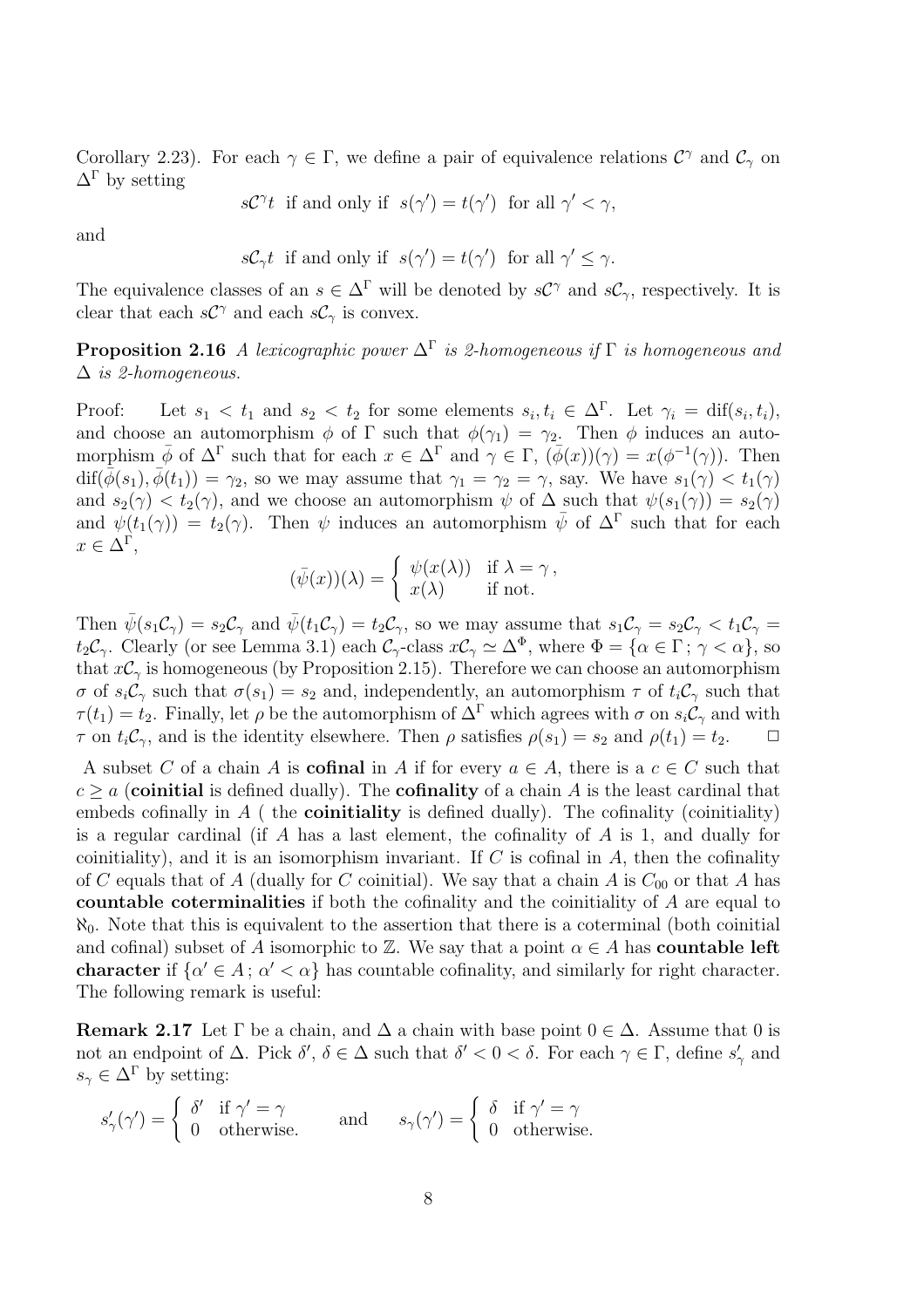Note that the  $s'_{\gamma}$  and  $s_{\gamma}$  have support  $\{\gamma\}$ , so they belong to  $\vec{\Pi}_{\Gamma}\Delta$ , where  $\vec{\Pi}_{\Gamma}\Delta$  denotes the subchain of  $\Delta^{\Gamma}$  consisting of those sequences with *finite* support. The maps  $\gamma \mapsto s'_{\gamma}$ and  $\gamma \mapsto s_\gamma$  define embeddings  $\varphi$  and  $\varphi^*$  of the chains  $\Gamma$ , respectively  $\Gamma^*$ , in  $\vec{\Pi}_{\Gamma} \Delta$ . Moreover we have  $\varphi(\Gamma) < \{0\} < \varphi^*(\Gamma^*)$  in  $\vec{\Pi}_{\Gamma} \Delta$ .

Note that if 0 is an endpoint, the above embeddings do not necessarily exist; for example if  $\beta$  is an infinite ordinal with base point the least element 0, then  $2^{\beta^*}$  is an ordinal in which  $\beta^*$  cannot embed.

**Proposition 2.18** Let  $\Gamma$  be a chain, and  $\Delta$  a chain with base point  $0 \in \Delta$ . Assume that 0 is not an endpoint of  $\Delta$ , and that  $\Gamma$  has no least element. Let  $\kappa > \aleph_0$  be the coinitiality of Γ. Then the cofinality and coinitiality of the lexicographic power  $\Delta^{\Gamma}$  are equal to  $\kappa$ .

Proof: Choose  $s'_{\gamma}$  and  $s_{\gamma}$  as in Remark 2.17. By the assumption on  $\Gamma$ , it is easily verified that  $\{s'_{\gamma}; \gamma \in \Gamma\}$  is coinitial in  $\Delta^{\Gamma}$  and has coinitiality  $\kappa$ . Similarly,  $\{s_{\gamma}; \gamma \in \Gamma\}$  is cofinal in  $\Delta^{\Gamma}$  and has cofinality  $\kappa$ .  $\Box$ 

Mostly, we shall consider the special case of Proposition 2.18, when  $\Gamma$  has countable coinitiality:

**Proposition 2.19** Let  $\Gamma$  be a chain, and  $\Delta$  a chain with base point  $0 \in \Delta$ . Then the lexicographic power  $\Delta^{\Gamma}$  is  $C_{00}$  if either  $\Gamma$  has a least element and  $\Delta$  is  $C_{00}$ , or  $\Gamma$  has countable coinitiality and 0 is not an endpoint of  $\Delta$ .

Proof: The conclusion is clear if  $\Gamma$  has a least element, and follows from Proposition 2.18 if  $\Gamma$  has countable coinitiality.  $\Box$ 

**Proposition 2.20** Assume that  $A_1$  and  $A_2$  are  $C_{00}$  chains. Assume that all open intervals  $(a, b)$  of  $A_1$  are isomorphic to all those of  $A_2$ . Then  $A_1 \simeq A_2$ .

Proof: Patching. □

**Corollary 2.21** Let A be a 2-homogeneous  $C_{00}$  chain. Then A is isomorphic to any of its convex  $C_{00}$  subsets.

Proof: Let C be a convex  $C_{00}$  subset of A. By convexity, any interval of C is an interval of A. Since A is 2-homogeneous, the assertion now follows by Proposition 2.20.  $\Box$ 

Note that the condition "countable coterminalities" is necessary in the last two results: Consider the following two "long rational lines": let  $(0,1)$  be the open rational interval, and let  $[0,1)$  be the half-open rational interval. Let A' be the lexicographic product  $\omega_1 \vec{\Pi}(0,1)$  and  $A = 1 + A'$ . Let B be the lexicographic product  $\omega_1 \vec{\Pi}$  [0, 1). Then each open interval of A or of B is isomorphic to the rationals. Both A and B have a least element, and cofinality  $\aleph_1$ . It can be shown that these two chains are *not* isomorphic.

A special case of the following theorem appears in [G].

**Theorem 2.22** Let  $\Gamma$  be a homogeneous chain of countable coinitiality which is isomorphic to one (and hence each) of its open final intervals  $(\gamma, \infty)$ . Let  $\Delta$  be a 2-homogeneous  $C_{00}$  chain. Then  $\Delta^{\Gamma} \simeq \Delta^{1+\Gamma} \simeq \Delta^{n+\Gamma}$  for any natural number n.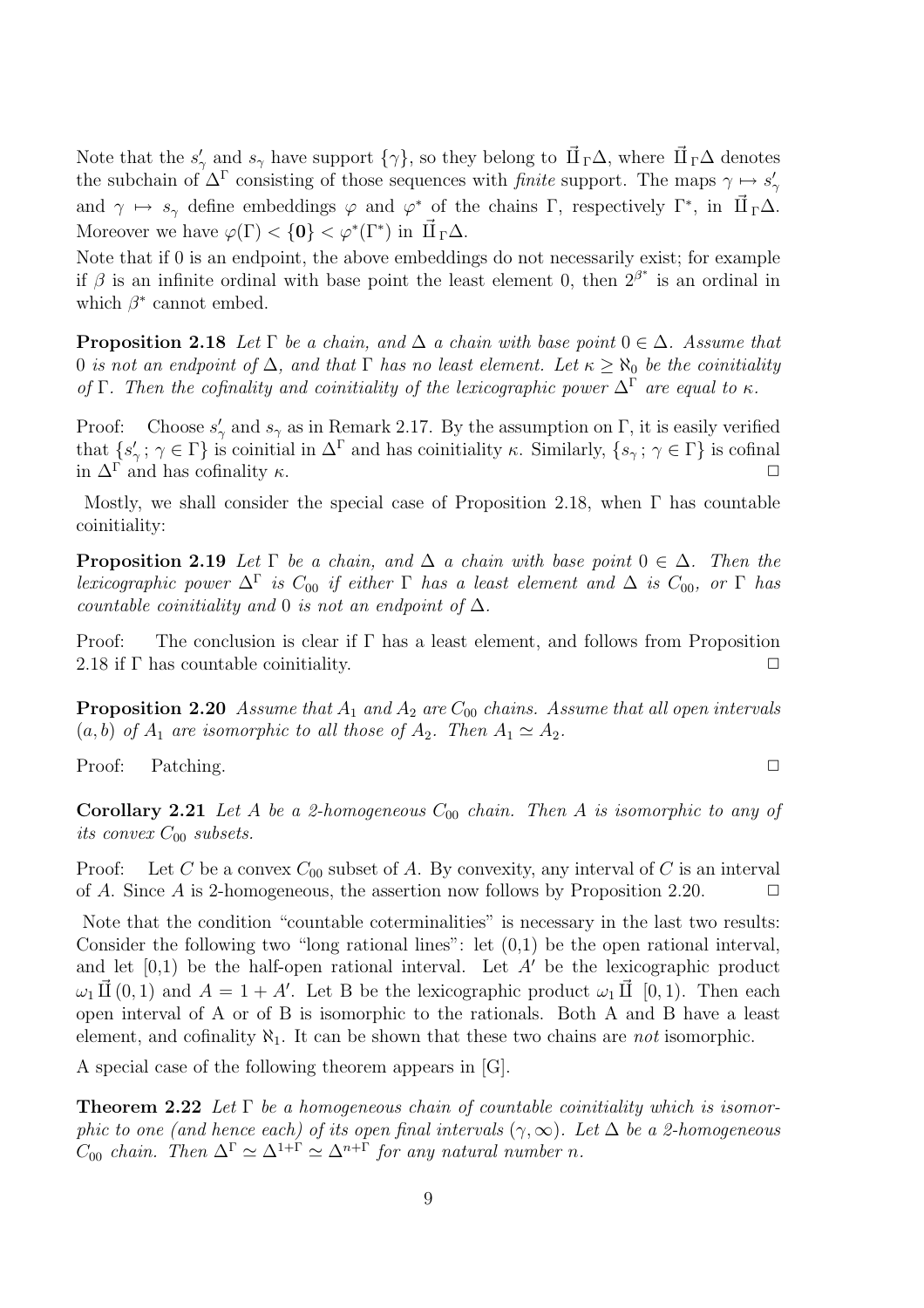Proof: By definition of 2-homogeneity,  $|\Delta| > 2$  and  $\Delta$  has no endpoints, so 0 is not an endpoint of  $\Delta$ . Hence, by Proposition 2.19,  $\Delta^{\Gamma}$  is  $C_{00}$ . By Proposition 2.16,  $\Delta^{\Gamma}$  is 2-homogeneous. It follows from Corollary 2.21 that  $\Delta^{\Gamma}$  is isomorphic to each of its convex  $C_{00}$  subsets. Pick any  $\gamma \in \Gamma$ . Then  $0\mathcal{C}^{\gamma}$  is a convex subset of  $\Delta^{\Gamma}$ , and because  $\Delta$  is  $C_{00}$ , so is 0C<sup> $\gamma$ </sup>. Therefore,  $\Delta^{\Gamma} \simeq 0$ C $\gamma$ . Also, 0C $\gamma \simeq \Delta^{1+\Gamma}$ . Finally,  $\Delta^{1+\Gamma} \simeq \Delta^{n+\Gamma}$  by induction using Lemma 2.13.  $\Box$ 

Corollary 2.23  $\mathbb{R}^{\mathbb{Q}} \simeq \mathbb{R}^{1+\mathbb{Q}}$  and  $\mathbb{R}^{\mathbb{R}} \simeq \mathbb{R}^{1+\mathbb{R}}$ .

**Theorem 2.24**  $\mathbb{R}^{\mathbb{R}} \simeq \mathbb{R}^{\mathbb{R} + \mathbb{R}}$ , and these chains are 2-homogeneous.

Proof: By Lemma 2.13,  $\mathbb{R}^{\mathbb{R}+\mathbb{R}} \simeq \mathbb{R}^{\mathbb{R}} \mathbb{\vec{H}} \mathbb{R}^{\mathbb{R}}$ . Moreover,  $\mathbb{R}^{\mathbb{R}} \simeq \mathbb{R}^{(-\infty,0)}$  (since the exponents are isomorphic). Also  $\mathbb{R}^{\mathbb{R}} \simeq \mathbb{R}^{1+(0,\infty)}$  by Corollary 2.23. Thus  $\mathbb{R}^{\mathbb{R}+\mathbb{R}} \simeq$  $\mathbb{R}^{(-\infty,0)}$   $\vec{\amalg} \mathbb{R}^{1+(0,\infty)} \simeq \mathbb{R}^{\mathbb{R}}$ , by Corollary 2.14.  $\mathbb{R}^{\mathbb{R}}$  is 2-homogeneous by Proposition 2.16.  $\Box$ 

We mention that the above result remains true if  $\mathbb R$  is replaced by any 2-homogeneous  $C_{00}$  chain with countable point characters.

# 3 The chains  $\mathbb{R}^{\alpha^*+\alpha}$

In this section, we shall prove our first main result, Theorem A, that for a countably infinite ordinal  $\alpha$ ,  $\mathbb{R}^{\alpha^*+\alpha} \simeq \mathbb{R}^{\alpha}$ . For a lexicographic power  $\Delta^{\Gamma_1+\Gamma_2}$ , we shall sometimes speak of  $\Delta^{\Gamma_2}$  as being a convex subset of  $\Delta^{\Gamma_1+\Gamma_2}$ . When we do so, we are identifying these two chains via the map  $\pi$  in the following lemma, the proof of which is obvious.

**Lemma 3.1** Let  $\Gamma$  be a chain and  $\Delta$  a chain with base point 0, and let  $\Phi \neq \emptyset$  be a final segment of  $\Gamma$ . Let  $\pi : \Delta^{\Phi} \to \Delta^{\Gamma}$  be defined by  $(\pi(s))(\gamma) = s(\gamma)$  if  $\gamma \in \Phi$ , and  $(\pi(s))(\gamma) = 0$ otherwise. Then  $\pi$  is an isomorphism onto a convex subset of  $\Delta^{\Gamma}$ , and  $\pi(\mathbf{0}) = \mathbf{0}$ .

Note that the converse fails; a convex subset of  $\Delta^{\Gamma}$  need not be isomorphic to a  $\Delta^{\Phi}$ . The following lemma, two theorems and corollary, remain valid if  $\mathbb R$  is replaced by any 2-homogeneous  $C_{00}$  chain.

**Lemma 3.2**  $\mathbb{R}^{\omega^*+\omega} \simeq \mathbb{R}^{\omega}$ , and these chains are 2-homogeneous.

Proof:  $\mathbb{R}^{\omega}$  is convex in  $\mathbb{R}^{\omega^*+\omega}$  by Lemma 3.1, and both are  $C_{00}$  chains by Proposition 2.19. By Proposition 2.16,  $\mathbb{R}^{\omega^*+\omega}$  is a 2-homogeneous chain. So again Corollary 2.21 applies.

 $\Box$ 

**Theorem 3.3** Let  $\alpha$  be a countable ordinal. Then  $\mathbb{R}^{\alpha^*+\omega} \simeq \mathbb{R}^{\omega}$  and these chains are 2-homogeneous.

Proof: Note that  $\mathbb{R}^{\omega}$  is 2-homogeneous by Lemma 3.2. We prove that  $\mathbb{R}^{\alpha^*+\omega} \simeq \mathbb{R}^{\omega}$ by induction on  $\alpha$ . For  $\alpha$  finite the assertion is clear. Suppose that the assertion is true for  $\alpha$ . Then  $\mathbb{R}^{(\alpha+1)^*+\omega} \simeq \mathbb{R}^{1+\alpha^*+\omega} \simeq \mathbb{R}^{1+\omega} \simeq \mathbb{R}^{\omega}$ , by the induction hypothesis and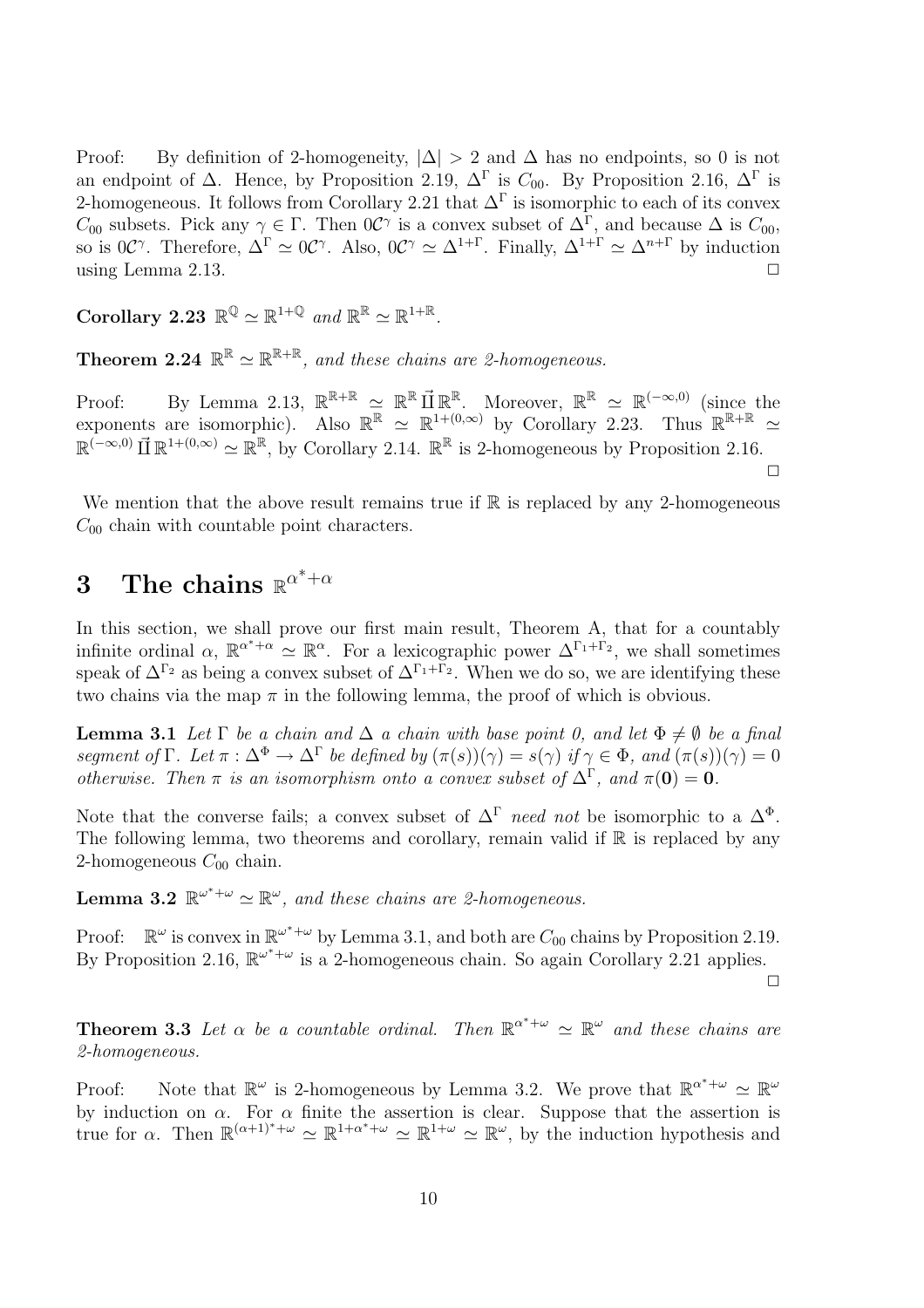Corollary 2.14. Suppose now that  $\alpha$  is a limit ordinal. It suffices to show that  $\mathbb{R}^{\alpha^*+\omega}$  is 2homogeneous. Indeed once this is established, we can argue as in Lemma 3.2 to prove the main assertion (observe that  $\mathbb{R}^{\alpha^*+\omega}$  has countable coterminalities since  $\alpha$  is countable). Let  $s_1, s_2, s_3, s_4 \in \mathbb{R}^{\alpha^*+\omega}$  be given such that  $s_1 < s_2$  and  $s_3 < s_4$ . There exists an ordinal  $\beta < \alpha$  such that  $s_1, s_2, s_3, s_4 \in \mathbb{R}^{\beta^*+\omega}$ . By induction,  $\mathbb{R}^{\beta^*+\omega}$  is 2-homogeneous, so there exists an automorphism of this chain mapping  $s_1$  to  $s_3$  and  $s_2$  to  $s_4$ . Since  $\mathbb{R}^{\beta^*+\omega}$  is convex in  $\mathbb{R}^{\alpha^*+\omega}$  (by Lemma 3.1), any automorphism of  $\mathbb{R}^{\beta^*+\omega}$  extends to an automorphism of  $\mathbb{R}^{\alpha^*+\omega}$ . So  $\mathbb{R}^{\alpha^*+\omega}$  is 2-homogeneous as required.

The following theorem implies Theorem A:

**Theorem 3.4** Let  $\alpha$  and  $\beta$  be ordinals, with  $\alpha$  countable and  $\beta$  infinite. Then  $\mathbb{R}^{\alpha^*+\beta} \simeq$  $\mathbb{R}^{\beta}$ .

Proof: Write  $\beta = \omega + \gamma$  for some ordinal  $\gamma$ . Then  $\mathbb{R}^{\alpha^*+\beta} = \mathbb{R}^{\alpha^*+\omega+\gamma} \simeq \mathbb{R}^{\omega+\gamma} = \mathbb{R}^\beta$  (by Theorem 3.3 and Corollary 2.14).

In view of Theorem 3.4 and Corollary 1.3 we have

**Corollary 3.5** Let  $\alpha$  be a countably infinite, additive principal ordinal. Then  $\mathbb{R}^{\alpha^*+\alpha}$  is a 2-homogeneous chain.

The converse of Corollary 3.5 is also true, as we shall prove later (see Corollary 4.6).

Corollary 3.6  $\mathbb{R}^{\omega_1^* + \omega_1}$  is a 2-homogeneous chain.

Proof: For each countable ordinal  $\alpha$ , the set  $\alpha^* + \omega_1$  is a final segment of  $\omega_1^* + \omega_1$ . If we let

$$
\Delta_{\alpha} = \{ s \in \mathbb{R}^{\omega_1^* + \omega_1} ; \, \text{dif}(s, \mathbf{0}) \in \alpha^* + \omega_1 \},
$$

then  $\Delta_{\alpha} \simeq \mathbb{R}^{\alpha^* + \omega_1}$  and for  $\alpha < \beta < \omega_1$ ,  $\Delta_{\alpha} \subseteq \Delta_{\beta}$ . Also,

$$
\mathbb{R}^{\omega_1^* + \omega_1} = \bigcup_{\alpha < \omega_1} \Delta_\alpha.
$$

By the theorem each  $\Delta_{\alpha} \simeq \mathbb{R}^{\omega_1}$ , and so by Corollary 1.3  $\Delta_{\alpha}$  is 2-homogeneous. Since any automorphism of the convex subset  $\Delta_{\alpha}$  can clearly be extended to an automorphism of  $\mathbb{R}^{\omega_1^* + \omega_1}$ , the corollary follows.

Theorems A, 3.3, and 3.4 are not true without the assumption of countability:

**Example 3.7** Let  $\kappa$  be an uncountable regular cardinal. Then  $\mathbb{R}^{\kappa^*+\kappa}$  and  $\mathbb{R}^{\kappa}$  are not isomorphic. Indeed  $\mathbb{R}^k$  is  $C_{00}$  by Proposition 2.19, whereas  $\mathbb{R}^{\kappa^*+\kappa}$  has cofinality  $\kappa$  by Proposition 2.18.

**Example 3.8** In Theorem 3.3,  $\mathbb{R}^{\alpha}$  itself need not be 2-homogeneous, even for countable  $\alpha$ : In  $\mathbb{R}^{\omega+1}$ , each element is contained in a convex copy of  $\mathbb R$  (consisting of those elements agreeing with it except in the last place) which has neither an infimum nor a supremum in  $\mathbb{R}^{\omega+1}$ . Hence  $\mathbb{R}^{\omega+1}$  is not 2-homogeneous.

In fact, stronger results hold: we can prove the converses to Corollary 1.3 and Corollary 3.5 (see Theorem 4.5 and Corollary 4.6).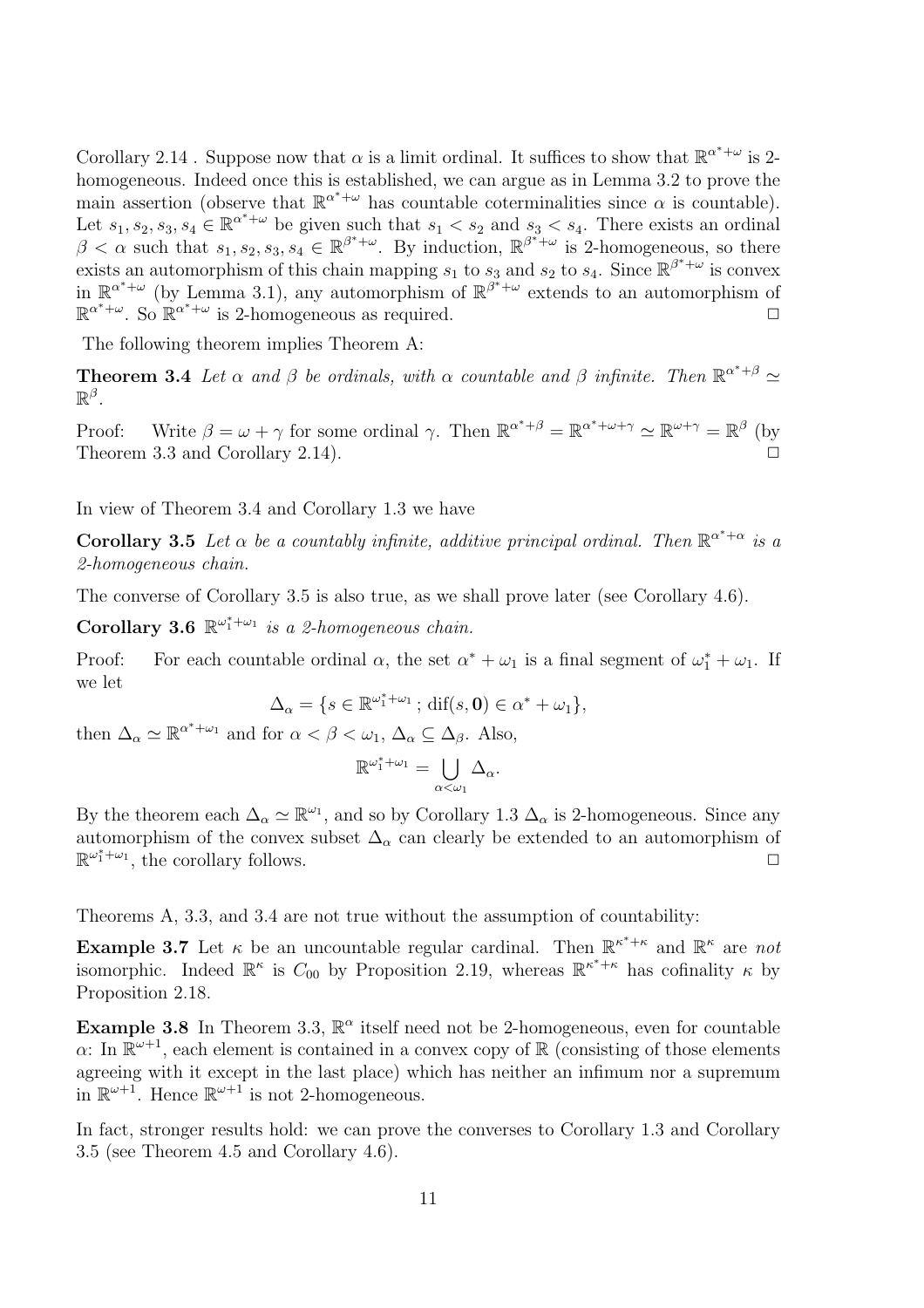## 4 Nonisomorphism of lexicographic powers.

Theorem 1.5 and Corollary 1.6 provide tools for establishing nonisomorphism of lexicographic powers  $\mathbb{R}^{\Gamma}$  with base  $\mathbb{R}$ , as Corollary 4.3 will show. The next Lemma ([K2; Lemma 4.9]) is the analogue to Lemma 2.4:

**Lemma 4.1** Let  $\Gamma$  and  $\Gamma'$  be chains and  $\Delta$  a chain with base point 0. Suppose that  $\varphi : \Gamma \to \Gamma'$  is an embedding. Then  $\varphi$  lifts to an embedding

$$
\hat{\varphi} : \Delta^{\Gamma} \to \Delta^{\Gamma'}
$$

such that  $\hat{\varphi}$  takes the base (constant 0) function of  $\Delta^{\Gamma}$  to the base function of  $\Delta^{\Gamma'}$ ; namely,  $(\hat{\varphi}(s))(\gamma') = 0$  if  $\gamma' \notin \varphi(\Gamma)$ , and  $(\hat{\varphi}(s))(\varphi(\gamma)) = s(\gamma)$  otherwise. Moreover  $\hat{\varphi}$  is onto if and only if  $\varphi$  is.

In her dissertation [W, Theorem 3.1], Pam Warton shows that Corollary 1.6 holds even if one drops the condition on  $J$ . However, the condition on  $J$  is necessary for the conclusion of Theorem 1.5 as the following example shows.

Example 4.2 In [K–K–S2] there was constructed a chain  $\Gamma$  such that  $\mathbb R$  embeds in  $\Gamma$ , and  $(\mathbb{R}^{\Gamma})^{\leq 0} \simeq \Gamma$  (here  $(\mathbb{R}^{\Gamma})^{\leq 0}$  denotes the closed initial segment of  $\mathbb{R}^{\Gamma}$  determined by **0**). Let *J* be the chain obtained by deleting the last element of Γ. Then by Lemma 4.1 ( $\mathbb{R}^{J}$ )<sup><0</sup> embeds in  $(\mathbb{R}^{\Gamma})^{<0} \simeq J$ . Moreover, the map  $s \mapsto -s$  from  $(\mathbb{R}^{\Gamma})^{<0}$  to  $(\mathbb{R}^{\Gamma})^{>0}$  defined by  $(-s)(\gamma) = -(s(\gamma))$  is an order-reversing bijection. Therefore,  $(\mathbb{R}^{\Gamma})^{>0} \simeq ((\mathbb{R}^{\Gamma})^{<0})^* \simeq J^*$ . Now we have

$$
\mathbb{R}^J = (\mathbb{R}^J)^{<0} + \{0\} + (\mathbb{R}^J)^{>0}.
$$

Thus  $\mathbb{R}^J$  embeds in  $J + \{0\} + J^*$ . By Remark 2.17, it follows that  $\mathbb{R}^J$  embeds in  $\vec{\Pi} J \mathbb{R}$ . But J contains an infinite wellordered subset  $\alpha$ , and  $\mathbb{R}^{\alpha}$  embeds in  $\mathbb{R}^{J}$  (by Lemma 4.1), and hence in  $\vec{II}_J\mathbb{R}$ . This violates the conclusion of Theorem 1.5 because the elements of  $\vec{II}$   $_J\mathbb{R}$  have finite support.

We now apply Corollary 1.6 and its improvement in [W], along with Lemma 4.1. If  $\Gamma$  is a chain we define the following set of ordinals:

 $wo(\Gamma) = \{\alpha : \alpha \text{ is the order type of some wellordered subset of } \Gamma \}.$ 

**Corollary 4.3** Let  $\Gamma_1$  and  $\Gamma_2$  be arbitrary chains. If  $\mathbb{R}^{\Gamma_1}$  embeds in  $\mathbb{R}^{\Gamma_2}$  then  $wo(\Gamma_1) \subset$  $wo(\Gamma_2)$ . Consequently:

(1) If  $\mathbb{R}^{\mathbb{Q}}$  embeds in some  $\mathbb{R}^{\Gamma}$ , then all countable ordinals embed in  $\Gamma$ , and in particular Γ cannot be of the form  $\beta^* + \delta$ , with  $\beta$  and  $\delta$  ordinals and  $\delta$  countable.

(2) If  $\mathbb{R}^{\alpha}$  embeds in  $\mathbb{R}^{\mathbb{R}}$  for some ordinal  $\alpha$ , then  $\alpha$  must be countable.

**Example 4.4** We observed in Lemma 3.2 that  $\mathbb{R}^{\omega^*+\omega} \simeq \mathbb{R}^{\omega}$ . However the corresponding anti-lexicographic powers are not isomorphic. If they were, then we would have by Proposition 2.2 that  $\mathbb{R}^{\omega^*+\omega} \simeq \mathbb{R}^{\omega^*}$ , so  $\mathbb{R}^\omega \simeq \mathbb{R}^{\omega^*}$ . But this is impossible by Corollary 4.3 since  $\omega$  does not embed in  $\omega^*$ .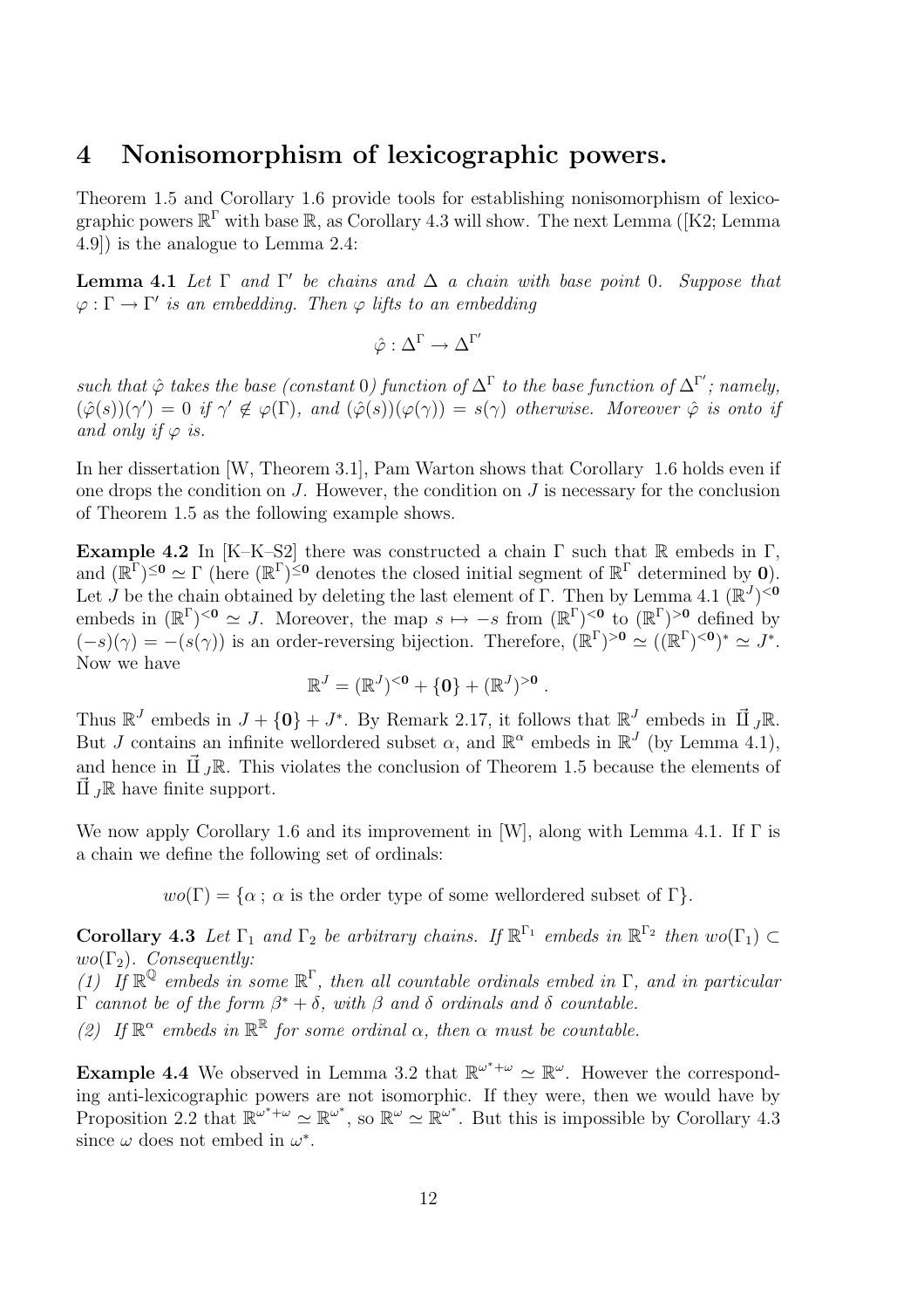We have the promised converse of Theorem 1.3 :

**Theorem 4.5** Let  $\alpha$  be an ordinal such that  $\mathbb{R}^{\alpha}$  is 2-homogeneous. Then  $\alpha$  is additive principal.

Proof: Assume that  $\alpha \neq 1$ . Let  $\varphi$  be a nonempty final segment of  $\alpha$ . Both  $\mathbb{R}^{\alpha}$  and  $\mathbb{R}^{\varphi}$  are  $C_{00}$  by Proposition 2.19, and  $\mathbb{R}^{\varphi}$  is convex by Lemma 3.1. So by Corollary 2.21  $\mathbb{R}^{\alpha} \simeq \mathbb{R}^{\varphi}$ . So  $\alpha \simeq \varphi$  by Corollary 1.6, this shows that  $\alpha$  is self final as required.  $\Box$ 

In view of Theorem 3.4, we have the converse of Corollary 3.5:

**Corollary 4.6** Let  $\alpha$  be a countably infinite ordinal. Assume that  $\mathbb{R}^{\alpha^*+\alpha}$  is a 2-homogeneous chain. Then  $\alpha$  is additive principal.

# $5\quad\mathbb{R}^{\mathbb{R}}$  is not isomorphic to  $\mathbb{R}^{\mathbb{Q}}$

Let us first recall some definitions and facts. Let  $A$  be a totally ordered set. Let  $X, Y$ be subsets of A. We write  $X \leq Y$  if  $x \leq y$  for all  $x \in X$  and  $y \in Y$ . A **Dedekind** cut in A is a pair  $(X, Y)$  of disjoint nonempty convex subsets of A whose union is A and  $X \leq Y$ . A Dedekind cut is a **gap** or a **hole** in A if X has no last element and Y has no first element, and is a **jump** if  $X$  has a last element and  $Y$  has a first element. A dense ordering has no jumps. A is said to be Dedekind complete if there are no gaps in A. For example, R is Dedekind complete. We denote by  $\overline{A}$  the **Dedekind completion** of a chain A.

Certainly  $\mathbb{R}^{\mathbb{R}}$  and  $\mathbb{R}^{\mathbb{Q}}$  are 2-homogeneous (by 2.16) and  $C_{00}$  (by 2.19). However, the above techniques do not enable us to determine whether  $\mathbb{R}^{\mathbb{R}} \simeq \mathbb{R}^{\mathbb{Q}}$ . This section is devoted to the proof of the following theorem and corollary:

**Theorem 5.1** Let  $\Delta$  and  $\Gamma$  be Dedekind complete ordered sets and let  $\Delta$  have no endpoints. Let  $\Delta'$  be any ordered set, and let  $\Gamma'$  be a countable ordered set which is dense in itself. Then  $\Delta^{\Gamma} \not\simeq (\Delta')^{\Gamma'}$ .

Corollary 5.2  $\mathbb{R}^{\mathbb{R}} \not\simeq \mathbb{R}^{\mathbb{Q}}$ .

Let  $0' \in \Delta'$  be the chosen base point, and  $0' \in (\Delta')^{\Gamma'}$  the corresponding base function. The proof of the theorem begins by noting that the set  $(\Delta')^{\Gamma'}$  has a natural partition into convex subsets, which we will call *cells*, where two elements  $q, h$  belong to the same cell iff  $\text{diff}(g, \mathbf{0}') = \text{diff}(h, \mathbf{0}')$  and either  $g, h < \mathbf{0}'$  or  $g, h > \mathbf{0}'$ . The element  $\mathbf{0}'$  constitutes a cell by itself. Then the collection of cells is a countably infinite ordered set which, with respect to its naturally induced order, is dense in itself. We will show that  $\Delta^{\Gamma}$  has no such partition.

The **neighborhood** corresponding to a pair  $(a, \gamma) \in \Delta^{\Gamma} \times \Gamma$  is

$$
N_{a,\gamma} = a\mathcal{C}^{\gamma} = \{d \in \Delta^{\Gamma}; \text{dif}(a, d) > \gamma\}.
$$

The definition of the lexicographic power implies that if  $N_{a_1,\gamma_1} \supseteq N_{a_2,\gamma_2} \supseteq \ldots$  is a tower of neighborhoods, then  $\bigcap N_{a_i,\gamma_i} \neq \emptyset$ .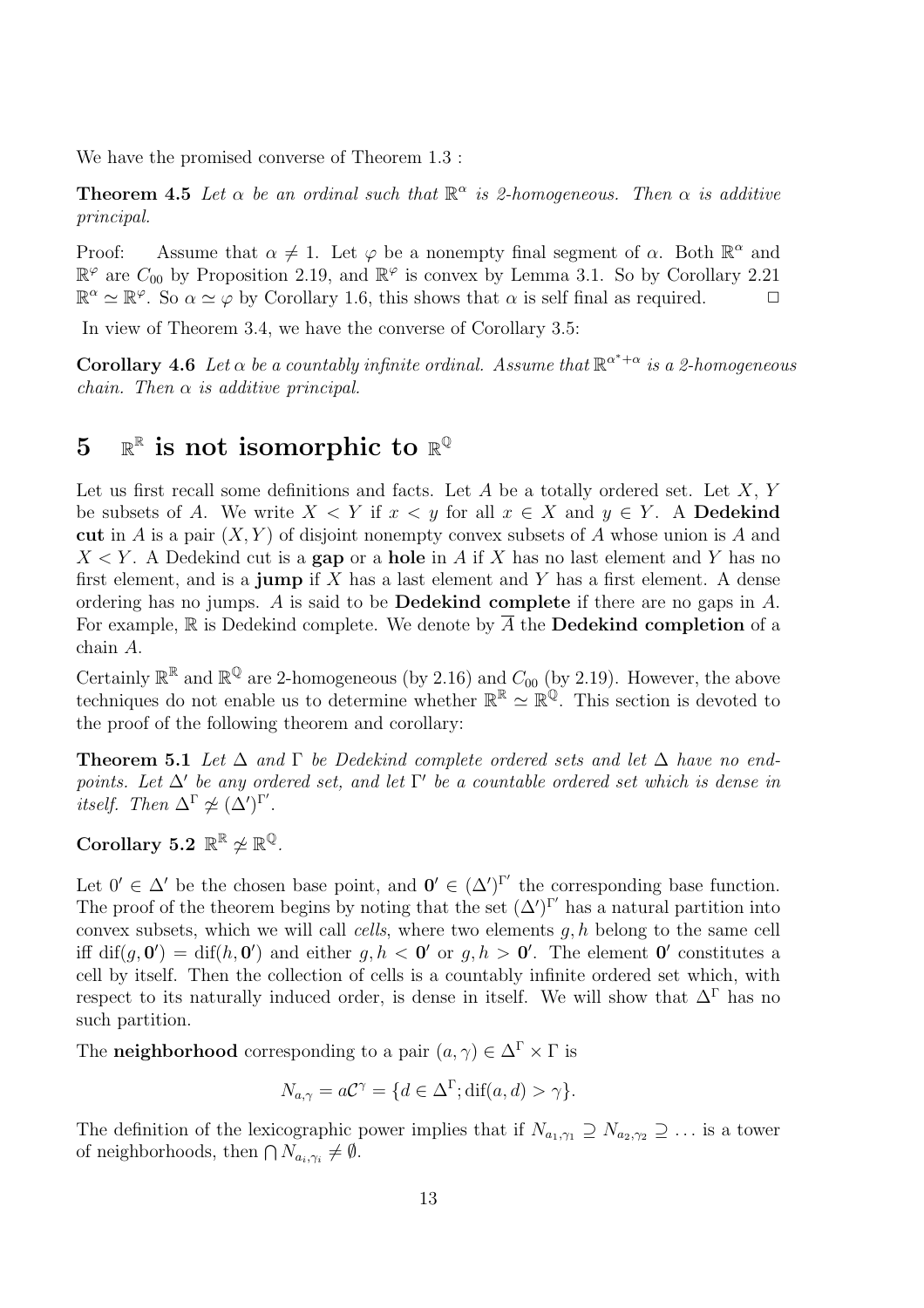Let  $\mathfrak{C} = \{C_1, C_2, \ldots\}$  be a countably infinite convex partition of  $\Delta^{\Gamma}$  such that in its natural order,  $\mathfrak c$  is dense in itself. We will obtain a contradiction. Our procedure will be to define inductively a tower of neighborhoods  $N_{a_1,\gamma_1} \supseteq N_{a_2,\gamma_2} \supseteq \ldots$  such that for each i,  $N_{a_i,\gamma_i} \cap C_i = \emptyset$ . Then any point of the intersection of the tower will be outside all the cells of C.

Since  $\Delta$  and  $\Gamma$  are both Dedekind complete, whereas  $\mathfrak c$  is isomorphic to an interval of  $\mathbb Q$ , we have:

**Lemma 5.3** There is no order-preserving map from an interval of  $\Delta$  or of  $\Gamma$  onto any non-trivial interval of C.

We will invoke Lemma 5.3 twice in the proof of Lemma 5.4 below, once for ∆ and once for Γ. Lemma 5.4 will enable us to construct, inductively, a nested sequence of neighborhoods  $N_{a_i,\gamma_i}$  whose nonvoid intersection misses each of the cells in  $\mathfrak{C}$ . The first conclusion of the lemma allows us to eliminate, successively, each of the cells. The second insures that none of our neighborhoods is trapped entirely within one cell (which would otherwise make it impossible to eventually eliminate that cell).

**Lemma 5.4** Let  $\Delta$  and  $\Gamma$  be Dedekind complete ordered sets and let  $\Delta$  have no endpoints. Let  $\mathfrak c$  be a countably infinite convex partition of  $\Delta^{\Gamma}$  such that  $\mathfrak c$  is dense in itself in the natural order. Let  $C \in \mathfrak{C}$ . Then there exists a neighborhood  $N_{a,\gamma}$  and two distinct elements  $A, B \in \mathfrak{C}$  such that

(i)  $N_{a,\gamma} \cap C = \emptyset$ , while (ii)  $N_{a,\gamma} \cap A \neq \emptyset \neq N_{a,\gamma} \cap B$ .

**Proof of Theorem 5.1, using Lemma 5.4.** Let  $\mathfrak{C} = \{C_1, C_2, \ldots\}$  be a countably infinite convex partition of  $\Delta^{\Gamma}$  which is dense in itself. We will arrive at a contradiction. By Lemma 5.4, there exists a neighborhood  $N_{a_1,\gamma_1}$  and distinct  $A_1, B_1 \in \mathfrak{C}$  such that  $C_1 \cap N_{a_1,\gamma_1} = \emptyset$  and  $A_1 \cap N_{a_1,\gamma_1} \neq \emptyset \neq B_1 \cap N_{a_1,\gamma_1}$ . By induction, suppose we have neighborhoods  $N_{a_1,\gamma_1} \supseteq N_{a_2,\gamma_2} \supseteq \ldots \supseteq N_{a_n,\gamma_n}$  and  $A_1, B_1, A_2, B_2, \ldots, A_n, B_n \in \mathfrak{C}$  such that for each i,  $C_i \cap N_{a_i,\gamma_i} = \emptyset$  and  $A_i \cap N_{a_i,\gamma_i} \neq \emptyset \neq B_i \cap N_{a_i,\gamma_i}$ , and  $A_i \neq B_i$ . If  $C_{n+1} \cap N_{a_n,\gamma_n} = \emptyset$ , then letting  $N_{a_{n+1},\gamma_{n+1}} = N_{a_n,\gamma_n}$ ,  $A_{n+1} = A_n$ , and  $B_{n+1} = B_n$ , we achieve the induction step. But if  $C_{n+1} \cap N_{a_n,\gamma_n} \neq \emptyset$ , then

$$
C := C_{n+1} \cap N_{a_n, \gamma_n} \in \mathfrak{C}_n,
$$

where

$$
\mathfrak{C}_n := \{ C_i \cap N_{a_n, \gamma_n}; C_i \in \mathfrak{C} \text{ and } C_i \cap N_{a_n, \gamma_n} \neq \emptyset \}.
$$

Since  $C_{n+1} \cap N_{a_n,\gamma_n} \neq \emptyset$ , then  $N_{a_n,\gamma_n} \neq \emptyset$ , and so  $(\gamma_n,\infty) \neq \emptyset$ . Thus (see 3.1), we can identify the neighorhood  $N_{a_n,\gamma_n}$  with  $\Delta^{(\gamma_n,\infty)}$ , and with this identification, if N is a neighborhood of  $\Delta^{\Gamma}$  such that N is properly contained in  $N_{a_n,\gamma_n}$ , then N is a neighborhood of  $\Delta^{(\gamma_n,\infty)}$ , and conversely. Clearly,  $(\gamma_n,\infty)$  is a Dedekind complete set. We show that  $\mathfrak{C}_n$ is a partition of  $\Delta^{(\gamma_n,\infty)}$  satisfying the hypotheses of Lemma 5.4 for  $\Delta^{(\gamma_n,\infty)}$ . First,  $\mathfrak{C}_n$  is countably infinite since  $N_{a_n,\gamma_n}$  meets at least two different members of  $\mathfrak c$  and  $\mathfrak c$  is dense in itself. The other hypotheses are obviously satisfied. From Lemma 5.4, there exists a neighborhood  $N_{a_{n+1},\gamma_{n+1}} \subseteq N_{a_n,\gamma_n}$  and distinct cells

$$
A_{n+1}^* = A_{n+1} \cap N_{a_n, \gamma_n}, B_{n+1}^* = B_{n+1} \cap N_{a_n, \gamma_n} \in \mathfrak{C}_n
$$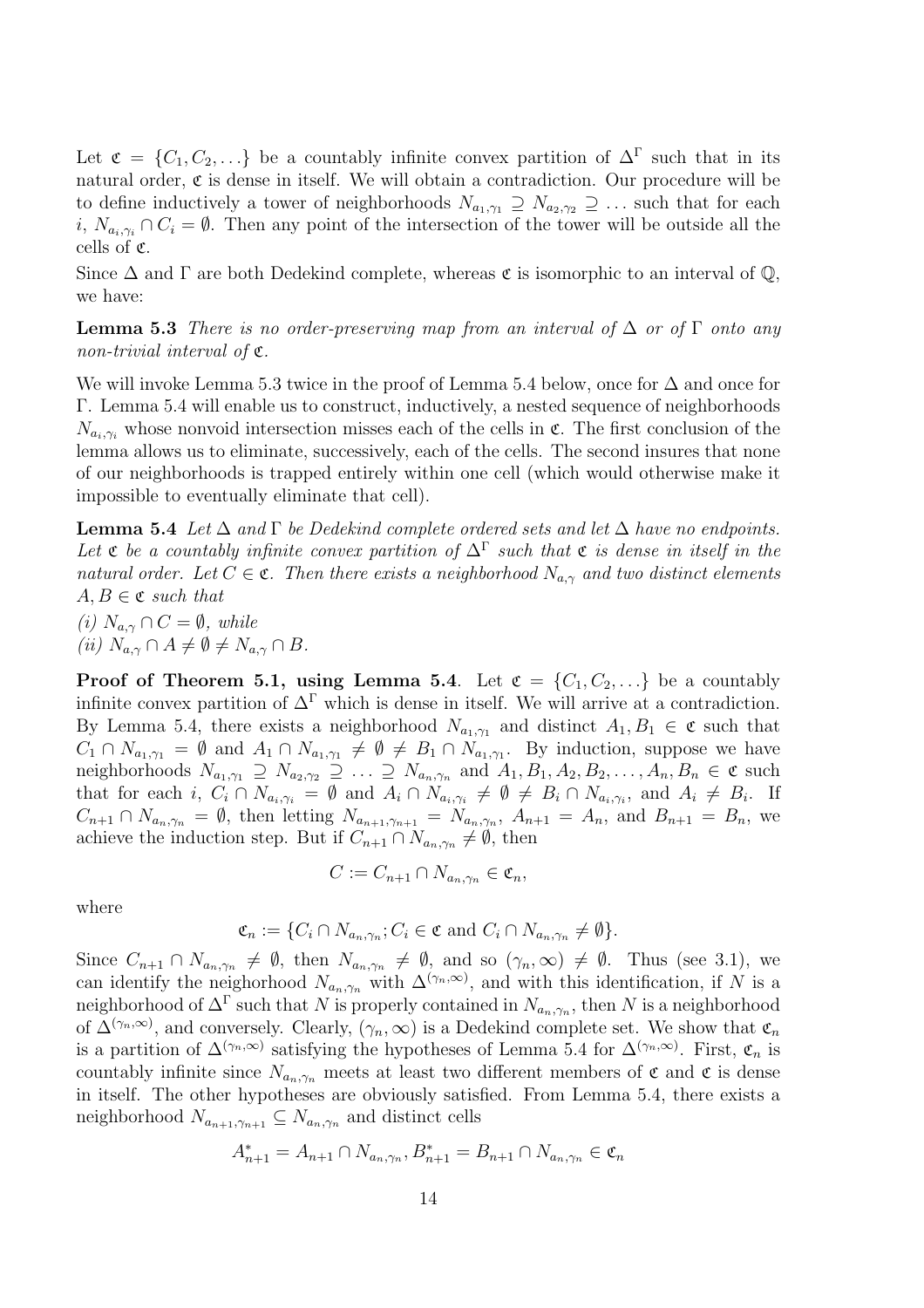such that

$$
\emptyset = C \cap N_{a_{n+1}, \gamma_{n+1}} = C_{n+1} \cap N_{a_n, \gamma_n} \cap N_{a_{n+1}, \gamma_{n+1}} = C_{n+1} \cap N_{a_{n+1}, \gamma_{n+1}}
$$

and

$$
A_{n+1}^* \cap N_{a_{n+1}, \gamma_{n+1}} \neq \emptyset \neq B_{n+1}^* \cap N_{a_{n+1}, \gamma_{n+1}}.
$$

Hence,

$$
A_{n+1} \cap N_{a_{n+1}, \gamma_{n+1}} \neq \emptyset \neq B_{n+1} \cap N_{a_{n+1}, \gamma_{n+1}}
$$

and  $A_{n+1} \neq B_{n+1}$ . The induction step is complete. Finally, since  $\bigcap_{n=0}^{\infty} N_{a_i,\gamma_i} \neq \emptyset$ , let  $a \in \bigcap N_{a_i,\gamma_i}$ . Then  $a \notin \bigcup C_i$ , contradicting the assumption that  $\mathfrak{C}$  covers  $\Delta^{\Gamma}$ .

**Proof of Lemma 5.4**. The dual  $\Delta^*$  of  $\Delta$  is also Dedekind complete and has no minimum or maximal elements. The identity map from  $\Delta^{\Gamma}$  to  $\Delta^{* \Gamma}$  reverses order, hence preserves convexity and the density of  $\mathfrak{C}$ , and preserves neighborhoods. Thus, we may assume that C is not the smallest member of  $\mathfrak{C}$ ; otherwise, we deal with  $\Delta^{* \Gamma}$  in which C is certainly not the smallest element, as  $\mathfrak c$  is infinite.

We can now choose  $C', C'' \in \mathfrak{C}$  with  $C' < C'' < C$ . Let  $g \in C', m \in C''$ , and let  $\tau = \text{diff}(q, m)$ . Then using the fact that  $\Delta$  has no minimum element,

$$
[\tau, \infty) = \{ \text{dif}(a, m); g \le a < m \} \subseteq \Gamma.
$$

Suppose (falsely, as we shall see) that for each  $\sigma \geq \tau \in \Gamma$ , there is  $A_{\sigma} \in \mathfrak{C}$  such that

$$
P_{\sigma} := \{ a \in \Delta^{\Gamma}; g \le a < m \text{ and } \text{dif}(a, m) = \sigma \} \subseteq A_{\sigma}.
$$

We note that  $P_{\sigma} \neq \emptyset$ , and hence for each  $\sigma$ ,  $A_{\sigma}$  is unique. Then we have a mapping  $\phi : [\tau, \infty) \to \mathfrak{C}$  defined by  $\phi(\sigma) = A_{\sigma}$ . We will get a contradiction to Lemma 5.3 by showing that  $\phi$  preserves order and has a non-trivial interval of  $\mathfrak c$  in its image. The image  $\phi([\tau,\infty))$  contains the non-trivial interval  $(C',C'')$  of  $\mathfrak{C}$ , for if  $C' < T < C''$  and  $T \in \mathfrak{C}$ , let  $t \in T$ . Then  $g < t < m$ , so  $\text{diff}(t,m) \geq \tau$  and  $T = \phi(\text{diff}(t,m))$ . Moreover,  $\phi$  preserves order because if  $\tau \leq \sigma_1 < \sigma_2 \in \Gamma$  and  $\text{diff}(s_i,m) = \sigma_i$  with  $g \leq s_i < m$ , then  $s_1(\sigma_1) < m(\sigma_1) = s_2(\sigma_1)$ , but for all  $\sigma' < \sigma_1 \in \Gamma$ ,  $s_1(\sigma') = m(\sigma') = s_2(\sigma')$ . Hence,  $s_1 < s_2$ . And as  $s_i \in P_{\sigma_i} \subseteq A_{\sigma_i}$ , we have  $A_{\sigma_1} \leq A_{\sigma_2}$ . Thus,  $\phi$  is an order-preserving map of  $[\tau, \infty) \subseteq \Gamma$  whose image contains the non-trivial interval  $(C', C'')$  of  $\mathfrak{C}$ . We have a contradiction to Lemma 5.3. Therefore, our assumption about the existence of  $A_{\sigma}$  is wrong. Therefore, for some  $\sigma \geq \tau \in \Gamma$ , the set  $P_{\sigma}$  meets more than one member of  $\mathfrak{C}$ . For such a  $\sigma$ , and for each  $x < m(\sigma) \in \Delta$ , let

$$
P_{\sigma,x} := \{ a \in \Delta^{\Gamma}; \text{dif}(a,m) = \sigma \text{ and } a(\sigma) = x \}.
$$

If  $\sigma > \tau$  then  $g \le a$  for all  $a \in P_{\sigma,x}$ , and  $P_{\sigma,x} \subseteq P_{\sigma}$ ; this is not the case when  $\sigma = \tau$ . Suppose (again falsely, as we shall see) that for each  $x < m(\sigma) \in \Delta$ , there is  $B_x \in \mathfrak{C}$  such that  $P_{\sigma,x} \subseteq B_x$ . We note that  $P_{\sigma,x} \neq \emptyset$ , and hence for each such x,  $B_x$  is unique. Then  $(-\infty, m(\sigma)) \subseteq \Delta$  and we have a mapping  $\psi : (-\infty, m(\sigma)) \to \mathfrak{C}$  defined by  $\psi(x) = B_x$ . We will again derive a contradiction to Lemma 5.3 by showing that  $\psi$  preserves order and has a non-trivial interval in its image. If  $x_1 < x_2 < m(\sigma)$ , and  $r_i \in P_{\sigma,x_i}$ , then  $r_1 < r_2$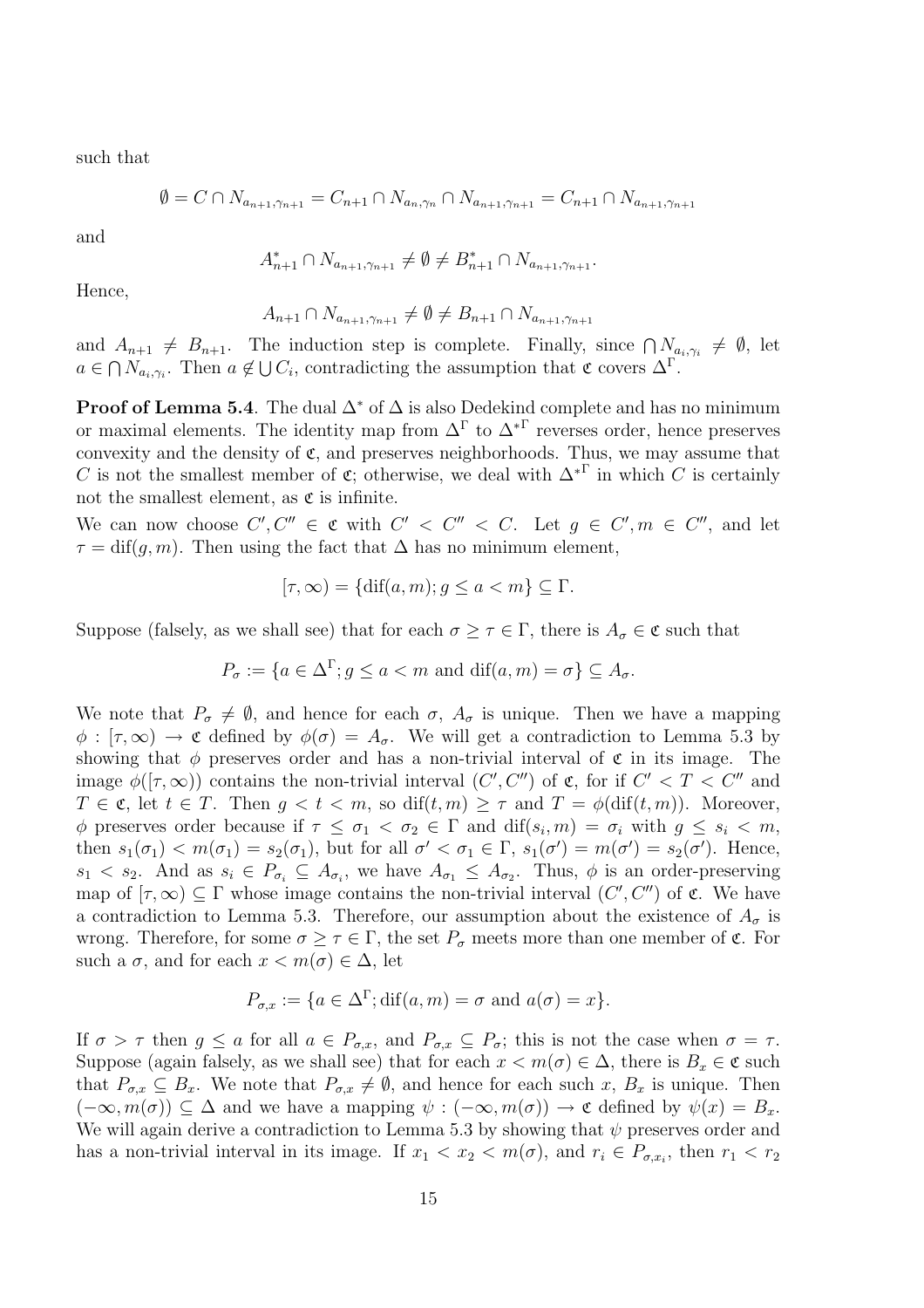and since  $r_i \in B_{x_i}$ , we must have  $\psi(x_1) = B_{x_1} \le B_{x_2} = \psi(x_2)$ . Hence  $\psi$  preserves order. To see that the image of  $\psi$  contains a non-trivial interval, we know that  $P_{\sigma}$  meets more than one member of  $\mathfrak{C}$ . Let us suppose that  $K_1, K_2 \in \mathfrak{C}$ ,  $K_1 \cap P_{\sigma} \neq \emptyset \neq K_2 \cap P_{\sigma}$ , and  $K_1 < K_2$ . We show that the interval  $(K_1, K_2) \subseteq \mathfrak{C}$  is contained in the image of  $\psi$ . Let  $T \in \mathfrak{C}$  and  $K_1 < T < K_2$ . Choose  $t \in T$  and  $k_i \in K_i \cap P_{\sigma}$ . Then  $g \leq k_1 < t < k_2 < m$ , and  $k_1(\sigma) \leq t(\sigma) \leq k_2(\sigma) < m(\sigma)$ . It follows that  $\text{diff}(t,m) = \sigma$ , and so  $\psi(t(\sigma)) = T$ . As before, we have a contradiction to Lemma 5.3. Therefore, our assumption about the existence of  $B_x$  is wrong, and so there must exist  $x < m(\sigma)$  such that  $P_{\sigma,x}$  meets two distinct members  $A, B \in \mathfrak{C}$ . Choose any  $a' \in P_{\sigma,x}$  and let  $a = a'|_{(-\infty,\sigma]}$ . Then  $P_{\sigma,x} = N_{a,\sigma}$ . Hence  $N_{a,\sigma} \cap A \neq \emptyset \neq N_{a,\sigma} \cap B$ . Moreover, since  $N_{a,\sigma} < m < C$ , then  $N_{a,\sigma} \cap C = \emptyset$ . Thus, Lemma 5.4 is proved.

## 6 The chains  $\Delta^{\mathbb{R}}$

This section is devoted to the proof of the following theorem:

**Theorem 6.1** Let  $\Delta$  be a countable ordinal > 2, with its least element 0 as base point. Then  $\Delta^{\mathbb{R}}$  (with its minimum element deleted) is 2-homogeneous.

Throughout the section,  $\Delta$  will denote a countable ordinal  $\geq 2$  (with base **point** 0). For  $\gamma \in \mathbb{R}$ , we remind the reader of the equivalence relations  $\mathcal{C}^{\gamma}$  and  $\mathcal{C}_{\gamma}$  on  $\Delta^{\mathbb{R}}$ defined just prior to 2.16.

For  $s \in \Delta^{\mathbb{R}}, \gamma \in \mathbb{R}$  and  $\delta \in \Delta$  define an element  $s_{\gamma\delta}$  by setting

$$
s_{\gamma\delta}(\gamma') = \begin{cases} s(\gamma') & \text{if } \gamma' < \gamma \\ \delta & \text{if } \gamma' = \gamma \\ 0 & \text{otherwise.} \end{cases}
$$

The following is clear.

**Proposition 6.2** For each  $s \in \Delta^{\mathbb{R}}$  and  $\gamma \in \mathbb{R}$ ,  $s\mathcal{C}^{\gamma} = \sum_{\delta \in \Delta} s_{\gamma\delta} \mathcal{C}_{\gamma} \simeq \Delta^{1+(\gamma,\infty)}$ ,  $s\mathcal{C}_{\gamma} \simeq \Delta^{\mathbb{R}}$ , and  $s\mathcal{C}^{\gamma} \simeq \Delta \vec{\amalg} \Delta^{\mathbb{R}}$ .

Below,  $\Phi$  denotes  $\Delta^{\mathbb{R}}$ , which has a minimum (namely 0) but no maximum. For  $s \in \Phi$ , s<sup>+</sup> denotes  $\{t \in \Phi; t > s\}$ , and dually for s<sup>-</sup>. ° $\Phi$  denotes  $\Phi$  with **0** deleted. (But all references to C<sup> $\gamma$ </sup>-classes and C<sub> $\gamma$ </sub>-classes will be to congruences of  $\Phi$  rather than of  $\circ \Phi$ , and similarly for  $s^+$  and  $s^-$ .) Each class  $sC_\gamma \simeq \Phi$ .

The plan of the proof of Theorem 6.1 is to show that for  $s \in \Phi$  with  $s \neq 0$ ,  $s^-$  and  $s^+$  are both independent (up to isomorphism) of the choice of s, which will give 1-homogeneity for  $\degree\Phi$ . Indeed, it will turn out that each  $s^- \simeq \Phi$  and each  $s^+ \simeq \degree\Phi$ . Then 2-homogeneity will follow easily.

Since the base point 0 is the minimum element of  $\Delta$  we have:

Lemma 6.3 For  $t, s \in \Phi$ :

(1) If  $t < s$ , then  $\text{diff}(t, s) \in \text{support}(s)$ . (2) If  $\gamma_1 < \gamma_2 \in \text{support}(s)$ , then  $s_{\gamma_1} \circ \mathcal{C}_{\gamma_1} < s_{\gamma_2} \circ \mathcal{C}_{\gamma_2}$ .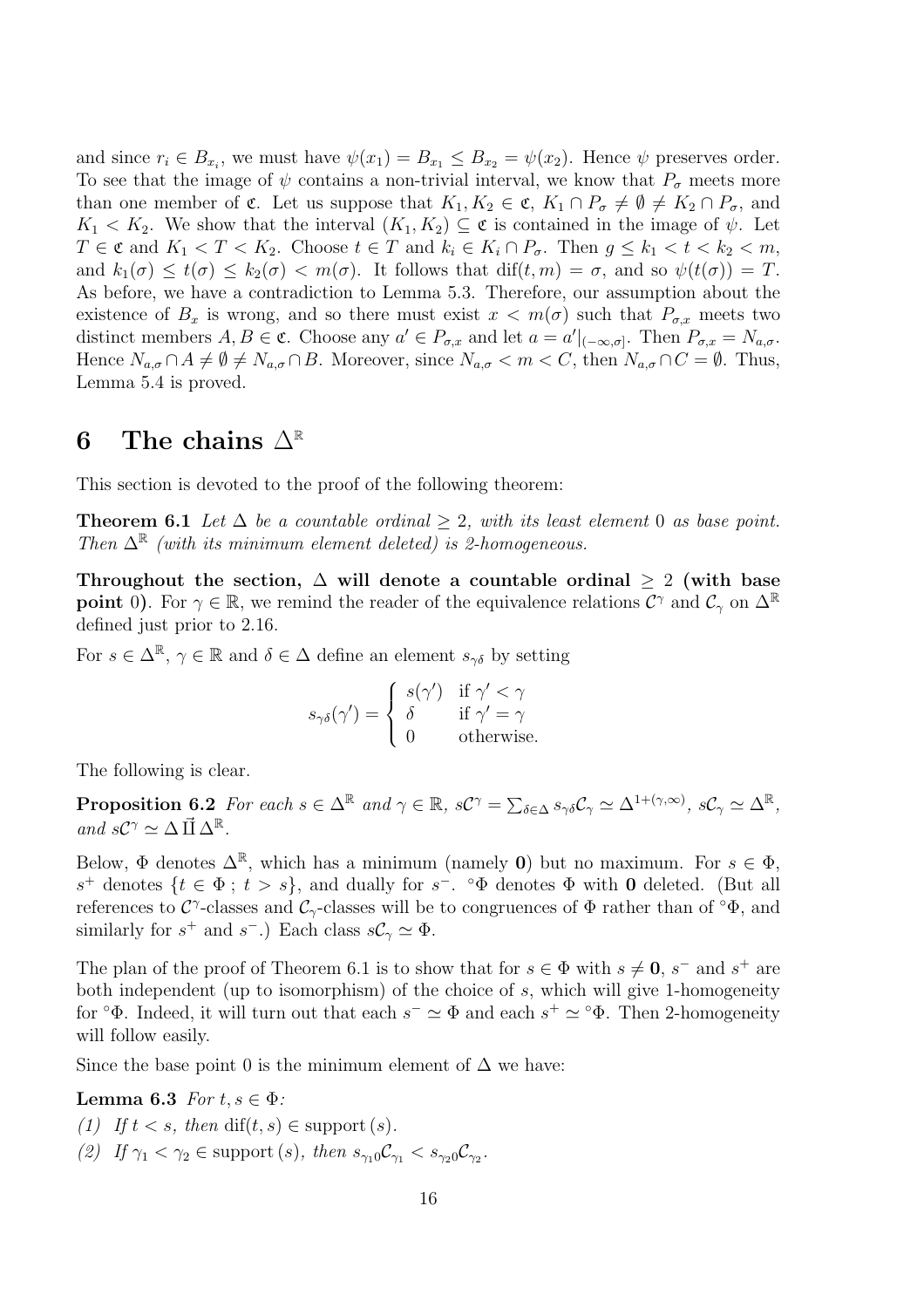#### Proposition 6.4  $\Phi + \Phi \simeq \Phi$ .

Proof: Let s be the characteristic function of  $\mathbb{N} \subset \mathbb{R}$  defined by

$$
s(\gamma) = \begin{cases} 1 & \text{for } \gamma \in \mathbb{N} \subset \mathbb{R}, \\ 0 & \text{otherwise.} \end{cases}
$$

We first claim that  $s^- \simeq \omega \vec{\Pi} \Phi$ . Then support  $(s) = \mathbb{N}$ . Each  $\gamma \in \mathbb{N}$  makes a contribution  $\Psi_{\gamma}$  to s<sup>-</sup> consisting of those  $t \in \Phi$  such that  $\text{diff}(t,s) = \gamma$  and  $t(\gamma) < s(\gamma)$  (so that  $t(\gamma) = 0$ ); and  $\gamma_1 < \gamma_2 \in \mathbb{N}$  implies  $\Psi_{\gamma_1} < \Psi_{\gamma_2}$ . (See Lemma 6.3.) That is,

$$
s^- = \sum_{\gamma \in \mathbb{N}} \Psi_{\gamma} = \sum_{\gamma \in \mathbb{N}} s_{\gamma 0} \mathcal{C}_{\gamma}.
$$

Hence

$$
\Phi = s^- + \{s\} + s^+ \simeq (\omega \, \vec{\amalg} \, \Phi) + \{s\} + s^+.
$$

Now

$$
\Phi + \Phi \simeq \Phi + (\omega \vec{\Pi} \Phi) + \{s\} + s^+ \simeq (1 + \omega) \vec{\Pi} \Phi + \{s\} + s^+ \simeq (\omega \vec{\Pi} \Phi) + \{s\} + s^+ \simeq \Phi.
$$

**Lemma 6.5** The orbits of  $Aut(\Phi)$  are coterminal in  $\Phi$  (except for  $\{0\}$ ).

Proof: For  $\gamma \in \mathbb{R}$  let  $1_{\gamma}$  denote the characteristic function of  $\{\gamma\}$ :

$$
1_{\gamma}(\gamma') = \begin{cases} 1 & \text{if } \gamma' = \gamma, \\ 0 & \text{otherwise.} \end{cases}
$$

Let  $\gamma_1, \gamma_2 \in \mathbb{R}$ , and  $\sigma \in Aut(\mathbb{R})$  such that  $\sigma(\gamma_1) = \gamma_2$ . By Lemma 4.1,  $\sigma$  lifts to an automorphism  $\hat{\sigma} \in Aut(\Phi)$  satisfying  $\hat{\sigma}(1_{\gamma_1}) = 1_{\gamma_2}$ . Hence the set  $\{1_{\gamma}; \gamma \in \mathbb{R}\}\$ , which is coterminal in  $\Phi$ , is contained in a single orbit of Aut( $\Phi$ ). Therefore *every* orbit of Aut( $\Phi$ ) is coterminal in  $\circ \Phi$  (except for  $\{0\}$ ).

### Lemma 6.6  $\omega \vec{\Pi} \Phi \simeq \Phi$  and  $\omega^* \vec{\Pi} \Phi \simeq {}^{\circ}\Phi$ .

Proof: We prove the first statement, the proof of the second being similar. Fix two isomorphic copies  $\Phi_1$  and  $\Phi_2$  of  $\Phi$ . By Proposition 6.4,  $\Phi_1 + \Phi_2 \simeq \Phi$ . We see from this and Lemma 6.5 that for any  $t \in \Phi$ , there exists an isomorphism  $\psi : \Phi_1 + \Phi_2 \simeq \Phi$  such that  $t \in \psi(\Phi_1)$ . (Follow any isomorphism from  $\Phi_1 + \Phi_2$  to  $\Phi$  by an appropriate automorphism of  $\Phi$ .)

Since  $\Phi$  has cofinality  $\aleph_0$ , this observation enables us to lay out in  $\Phi$  a convex partition whose cells are copies of  $\Phi$  and for which the ordered set of cells is isomorphic to  $\omega$ . This is done as follows. Let  $\{t_i\}_{i\in\omega}$  be a strictly increasing cofinal subset of  $\Phi$ . By the discussion above, we have an isomorphism  $\psi_0 : \Phi_1 + \Phi_2 \simeq \Phi$  such that  $t_0 < \psi_0(\Phi_2)$ . Proceeding by induction, suppose for each  $i = 0, 1, 2, ..., n$  we have isomorphisms  $\psi_i : \Phi_1 \simeq \psi_i(\Phi_1) \subseteq \Phi$ such that  $K_n := \psi_0(\Phi_1) + \psi_2(\Phi_1) + \cdots + \psi_n(\Phi_1)$  is an initial segment of  $\Phi$ ,  $\Phi = K_n + K_n^*$ ,  $K_n^* \simeq \Phi$ , and  $t_n < K_n^*$ . Then there is an isomorphism  $\psi_{n+1} : \Phi_1 \simeq \psi_{n+1}(\Phi_1) \subseteq K_n^*$  such that  $t_{n+1} < \psi_{n+1}(\Phi_2)$ . Then  $\cap_n K_n^* = \emptyset$ , and so  $\Phi = \psi_0(\Phi_1) + \psi_1(\Phi_1) + \cdots \simeq \omega \vec{\Pi} \Phi$ .  $\Box$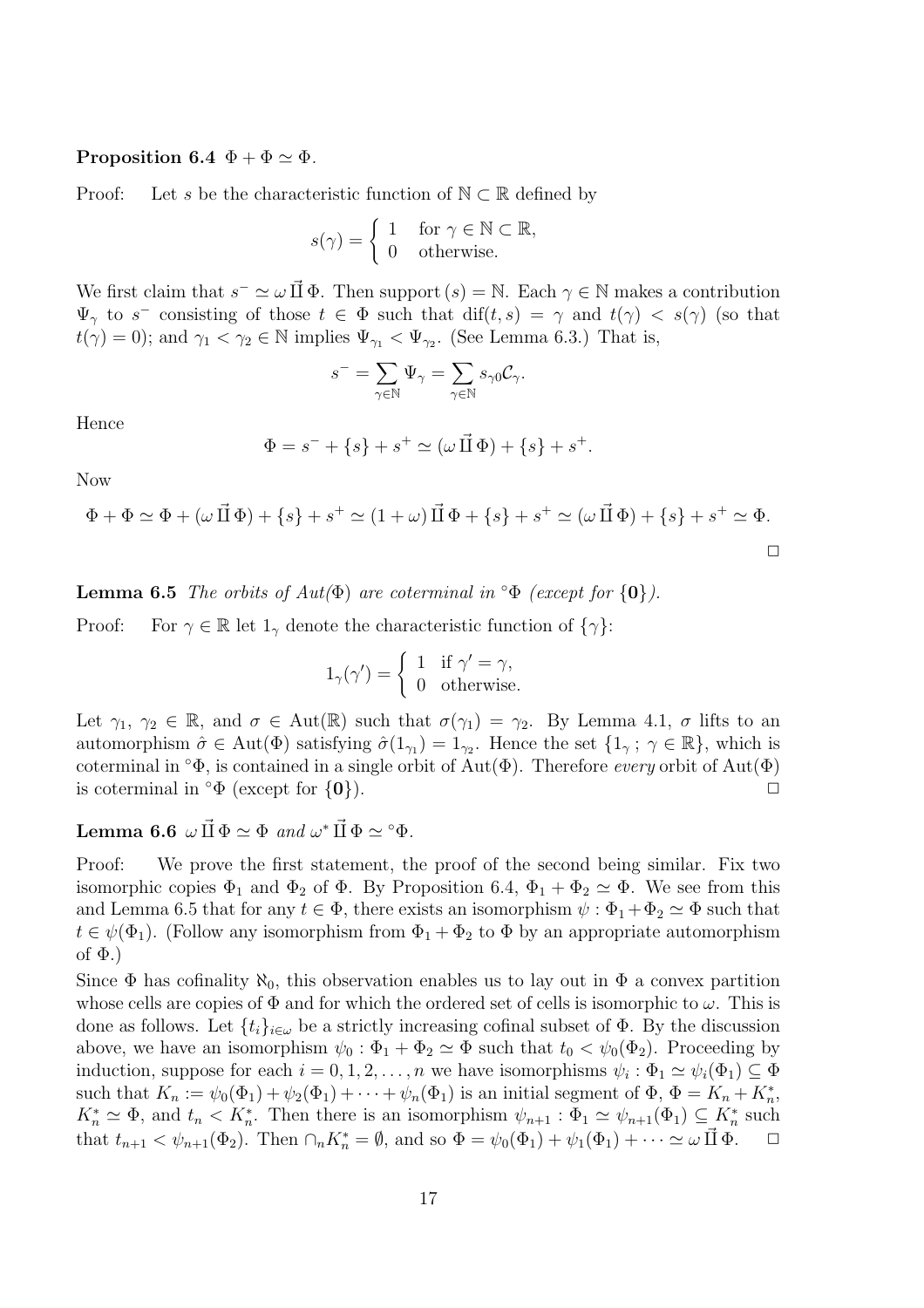**Lemma 6.7** For all countable ordinals  $\tau \neq 0$ ,  $\tau \vec{\Pi} \Phi \simeq \Phi$ .

Proof: If  $\tau$  is finite,  $\tau \vec{\Pi} \Phi \simeq \Phi$  by Proposition 6.4. Suppose now that  $\tau$  is infinite. Write  $\tau = \sum_{i \in I} \tau_i + p$ , where  $I \simeq \omega$ ,  $0 \neq \tau_i < \tau$  for each  $i \in I$ , and p is finite. By induction, and with the aid of Lemma 6.6,

$$
\begin{aligned}\n\tau \, \vec{\Pi} \, \Phi &\cong \, \left( (\sum_{i \in I} \tau_i) + p \right) \vec{\Pi} \, \Phi \simeq \sum_{i \in I} (\tau_i \, \vec{\Pi} \, \Phi) + p \, \vec{\Pi} \, \Phi \simeq \sum_{i \in I} \Phi + p \, \vec{\Pi} \, \Phi \\
&\cong \, \omega \, \vec{\Pi} \, \Phi + p \, \vec{\Pi} \, \Phi \simeq \Phi + p \, \vec{\Pi} \, \Phi \simeq \Phi.\n\end{aligned}
$$

As promised, we have

**Proposition 6.8** For each  $s \in \Phi$  (except for  $s = 0$ ),  $s^- \simeq \Phi$ .

Proof: The proof parallels closely that of Proposition 6.4. Let  $s \in \Phi$  with  $s \neq 0$ . Then support (s) is a nonempty countable wellordered subset of  $\mathbb{R}$ , and we denote it by I. As in 6.4, each  $\gamma \in I$  makes a contribution  $\Psi_{\gamma}$  to s<sup>-</sup> consisting of those  $t \in \Phi$  such that  $\text{diff}(t, s) = \gamma \text{ and } t(\gamma) < s(\gamma)$ . We have

$$
s^- = \sum_{\gamma \in I} \Psi_{\gamma} = \sum_{\gamma \in I} (\sum_{\delta < s(\gamma)} s_{\gamma \delta} C_{\gamma}) \simeq \sum_{\gamma \in I} (\sum_{\delta < s(\gamma)} \Phi) \simeq \sum_{\gamma \in I} \Phi \simeq \Phi ,
$$

where the last two steps follow from Lemma 6.7 since  $\Delta$  and I are countable.  $\Box$ 

Now we turn to  $s^+$ , with ° $\Phi \vec{\Pi} \Phi$  (which will turn out to be isomorphic to ° $\Phi$ ) playing the role played for  $s^-$  by  $\Phi$ . The next two results are consequences of Lemma 6.7.

Corollary 6.9 Each  $C^{\gamma}$ -class (as well as each  $C_{\gamma}$ -class) is isomorphic to  $\Phi$ .

 ${\rm Lemma~6.10~\Delta}^{\mathbb{R}^{< 0}}\,\vec\Pi\,\Delta\,\vec\Pi\,\Delta^{\mathbb{R}^{> 0}} \simeq \Phi\,\vec\Pi\,\Delta\,\vec\Pi\,\Phi \simeq \Phi\,\vec\Pi\,\Phi.$ 

Proposition 6.11  $\Phi \amalg \Phi \simeq \Phi$ .

Proof: By Lemma 6.10 
$$
\Phi \vec{\Pi} \Phi \simeq \Delta^{\mathbb{R}^{<0}} \vec{\Pi} \Delta \vec{\Pi} \Delta^{\mathbb{R}^{>0}} \simeq \Delta^{\mathbb{R}} = \Phi
$$
.

Corollary 6.12  $\Phi + (°\Phi \vec{\Pi} \Phi) \simeq \Phi$ .

Proof: Since 
$$
\Phi \vec{\Pi} \Phi \simeq \Phi
$$
, then  $(\{0\} + {}^{\circ}\Phi) \vec{\Pi} \Phi \simeq \Phi$ , so  $(\{0\} \vec{\Pi} \Phi) + ({}^{\circ}\Phi \vec{\Pi} \Phi) \simeq \Phi$ .  $\square$ 

Corollary 6.13 ° $\Phi + (°\Phi \vec{\Pi} \Phi) \simeq °\Phi$ .

Corollary 6.14  $\omega^* \vec{\Pi} (^\circ \Phi \vec{\Pi} \Phi) \simeq {}^{\circ} \Phi$ .

Proof: Since  $\Phi$  has countable coinitiality and the orbits of Aut( $\Phi$ ) are coinitial in  $\Phi$ , the proof of this corollary is almost identical to that of Lemma 6.6, using Corollary 6.13 instead of Lemma 6.4.  $\Box$ 

 $\Box$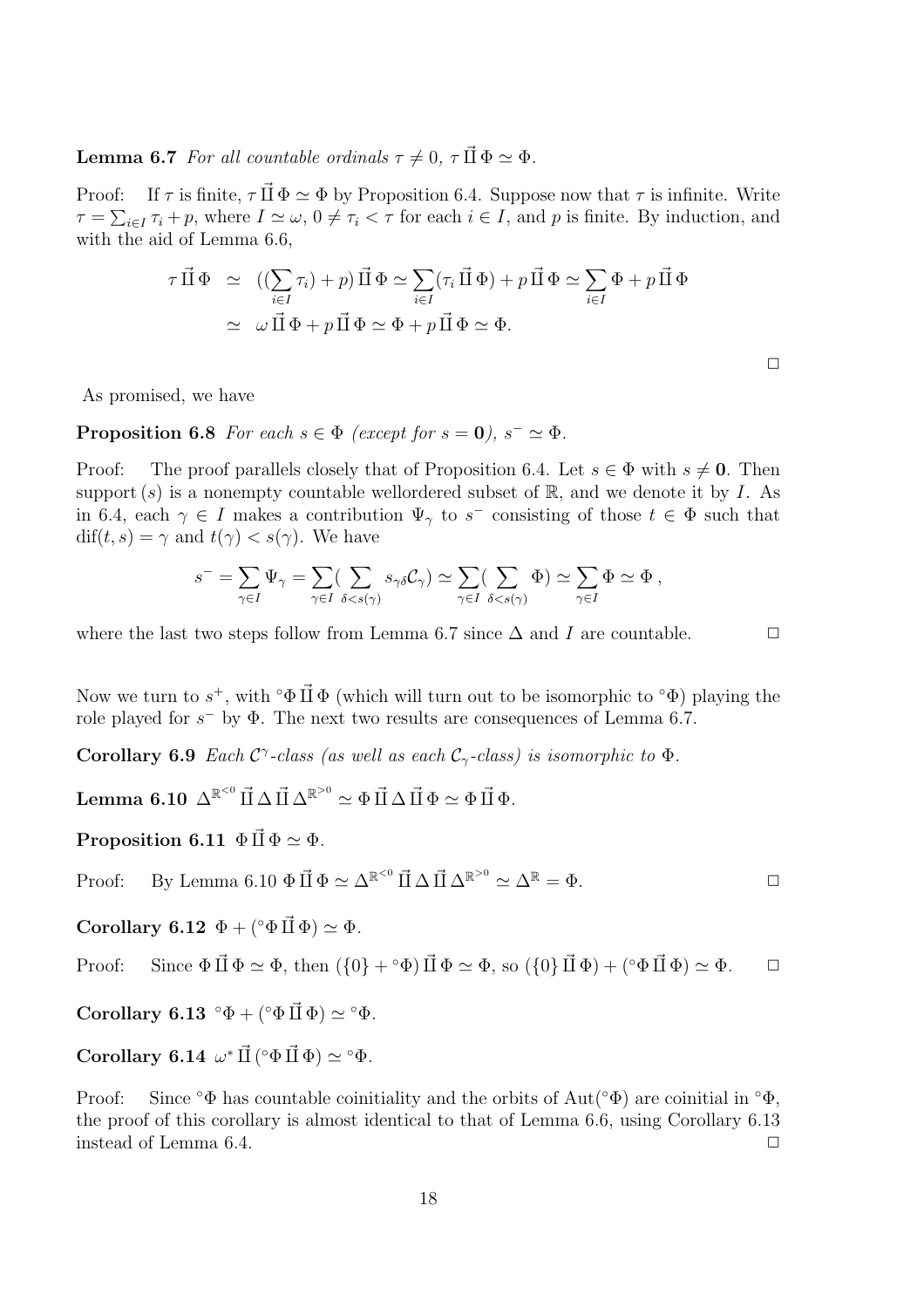Corollary 6.15 ° $\Phi \vec{H} \Phi + {}^{\circ}\Phi \vec{H} \Phi \simeq {}^{\circ}\Phi \vec{H} \Phi$ .

Proof: By Proposition 6.4  $\Phi + \Phi \simeq \Phi$ . Lexing by  $\circ \Phi$  establishes the result.  $\Box$ 

Corollary 6.16  $\omega^* \vec{\Pi}$  ( $\Phi \vec{\Pi} \Phi$ )  $\simeq \Phi \vec{\Pi} \Phi$ .

Proof: The proof parallels that of Corollary 6.14, using Corollary 6.15 instead of Corollary 6.13. Coinitiality of orbits holds for Aut( $\circ \Phi \vec{\Pi} \Phi$ ) since it holds for Aut( $\circ \Phi$ ).  $\Box$ 

Lemma 6.17  $\Phi \vec{H} \Phi \simeq \Phi \Phi$ .

Proof: This follows from Corollary 6.16 and Corollary 6.14. □

Corollary 6.12 and Lemma 6.17 yield

Proposition 6.18  $\Phi + \circ \Phi \simeq \Phi$ .

Corollary 6.19 ° $\Phi + {}^{\circ}\Phi \simeq {}^{\circ}\Phi$ .

In parallel with Lemma 6.7 we have

**Lemma 6.20** For all countable ordinals  $\tau \neq 0$ ,

 $\tau^* \vec{\amalg} \Phi \simeq$  $\overline{a}$  $\Phi$  if  $\tau$  is a successor ordinal,  ${}^{\circ}\Phi$  if  $\tau$  is a limit ordinal.

This remains true even if the local copies of  $\Phi$  are replaced by copies of  $\Phi$  throughout an arbitrary subset of the index chain  $\tau^*$  (except that if  $\tau^*$  has a smallest element and the smallest copy of  $\Phi$  is replaced by  $\Phi$ , the result is isomorphic to  $\Phi$ ).

Proof: We prove the special case first. If  $\tau$  is finite,  $\tau^* \vec{\Pi} \Phi \simeq \Phi$  by Proposition 6.4. Suppose now that  $\tau$  is infinite. Write  $\tau = \sum_{i \in I} \tau_i + p$ , where  $I \simeq \omega$ ,  $0 \neq \tau_i < \tau$  for each  $i \in I$  and each  $\tau_i$  is a successor ordinal, and p is finite. By induction on  $\tau$ , and with the aid of Lemma 6.6 and Proposition 6.18,

$$
\tau^* \vec{\Pi} \Phi \simeq ((\sum_{i \in I} \tau_i) + p)^* \vec{\Pi} \Phi \simeq p^* \vec{\Pi} \Phi + \sum_{i \in I^*} \tau_i^* \vec{\Pi} \Phi \simeq p^* \vec{\Pi} \Phi + \sum_{i \in I^*} \Phi
$$
  
\n
$$
\simeq p^* \vec{\Pi} \Phi + \omega^* \vec{\Pi} \Phi \simeq p^* \vec{\Pi} \Phi + {}^{\circ}\Phi \simeq \begin{cases} \Phi & \text{if } p \neq 0, \\ {}^{\circ}\Phi & \text{if } p = 0. \end{cases}
$$

To deduce the more general assertion from the special case, we explain how to obtain an isomorphism from  $\tau^* \vec{\Pi} \Phi$  onto its modification. Decompose each local copy of  $\Phi$  as the sum  $\Phi = \Phi' + \Phi''$  of two copies of  $\Phi$ . Then given any sum  $\Phi_1 + \Phi_2$  of consecutive local copies of  $\Phi$  in  $\tau^* \vec{\Pi} \Phi$ , we have  $\Phi_1 + \Phi_2 \simeq \Phi'_1 + (\Phi''_1 + \Phi'_2) + \Phi''_2 \simeq \Phi'_1 + (\Phi''_1 + \Phi'_2) + \Phi''_3$  $\Phi_2''$  (by Propositions 6.18 and 6.15)  $\simeq \Phi_1 + \circ \Phi_2$ ; and indeed via an isomorphism which is the identity on  $\Phi'_1 \cup \Phi''_2$ , which permits the isomorphisms for the various sums  $\Phi_1 + \Phi_2$ to be spliced together.

Again as promised, we have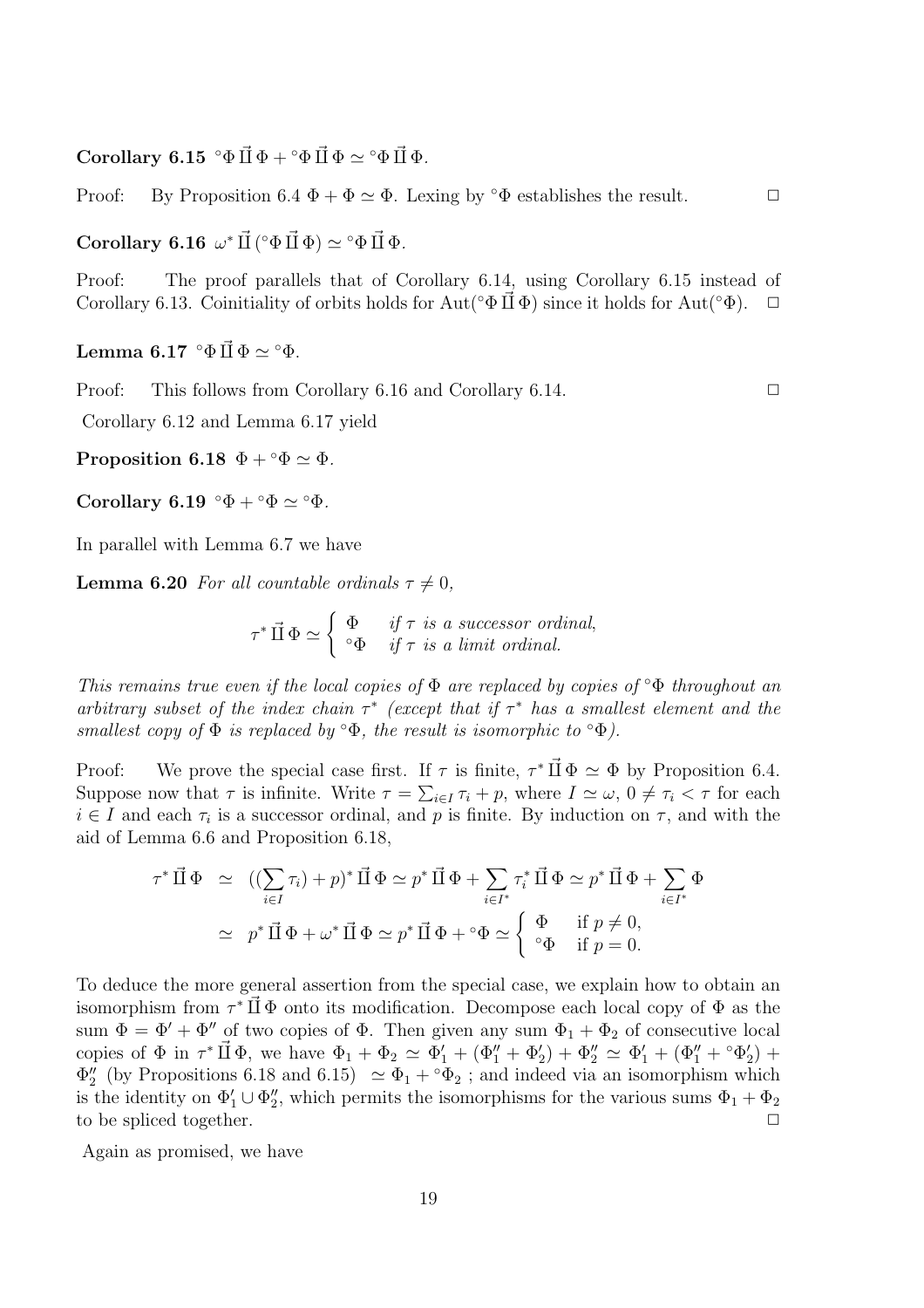#### Proposition 6.21 For each  $s \in \Phi$ ,  $s^+ \simeq {}^{\circ}\Phi$ .

Proof: The proof parallels that of Proposition 6.8, but with some twists. Let  $s \in \Phi$ . We may assume  $s \neq 0$  since if  $s = 0$  then  $s^+ = \circ \Phi$  by definition. Let  $I = \text{support}(s)$ . As in Proposition 6.8, each  $\gamma \in I$  makes a contribution  $\Psi_{\gamma} = \Psi_{\gamma}' + \Psi_{\gamma}''$  (to be described below) to  $s^+$ , and  $\overline{a}$ 

$$
s^+\simeq \Psi_\infty+\sum_{\gamma\in I^*}\Psi_\gamma\ ,
$$

where the extra term  $\Psi_{\infty}$  will also be described below.

We now describe  $\Psi_{\gamma}$ . Its first term  $\Psi'_{\gamma}$  consists of those  $t \in \Phi$  such that  $\text{dif}(t, s) = \gamma$  and  $t(\gamma) > s(\gamma)$ . Its second term  $\Psi''_{\gamma}$  consists of those  $t \in \Phi$  such that dif(t, s) is slightly less than  $\gamma$ , in the following sense:

(1) If  $\gamma$  has an immediate predecessor  $\beta$  in I, dif(t, s)  $\in (\beta, \gamma) \subset \mathbb{R}$ .

(2) If 
$$
\gamma = \min I
$$
,  $\text{diff}(t, s) \in (-\infty, \gamma)$ .

- (3) If  $\{\eta \in I : \eta < \gamma\}$  has no largest element, and if  $\beta$  is its supremum in R, then
	- (a) If  $\beta < \gamma$ , dif(t, s) is to be in  $(\beta, \gamma)$ .
	- (b) If  $\beta = \gamma$ ,  $\Psi''_{\gamma} = \emptyset$ .

Observe that  $\Psi'_{\gamma} \leq \Psi''_{\gamma}$  since  $\Delta^{\mathbb{R}}$  is ordered lexicographically from the left. Similarly  $\gamma_1 < \gamma_2 \in I$  implies  $\Psi_{\gamma_2} < \Psi_{\gamma_1}$ . This is why in writing  $s^+ \simeq \Psi_{\infty} + \sum_{\gamma \in I^*} \Psi_{\gamma}$ , the summation is over  $I^*$ , not  $I$ .

Finally,  $\Psi_{\infty}$  consists of those  $t \in \Phi$  such that  $\text{diff}(t, s) > I$ :

- (1) If I has a largest element  $\beta$ , dif $(t, s) \in (\beta, \infty)$ .
- $(2)$  If I has no largest element, then
	- (a) If I is not cofinal in R and  $\beta = \sup I$ , dif $(t, s) \in [\beta, \infty)$ .
	- (b) If I is cofinal in  $\mathbb{R}, \Psi_{\infty} = \emptyset$ .

Then  $\Psi_{\infty} < \Psi_{\gamma}$  for all  $\gamma$ .

Since  $s^+$  is partitioned by  $\Psi_{\infty}$  and the  $\Psi_{\gamma}$  's, we have

$$
s^+ = \Psi_\infty + \sum_{\gamma \in I^*} \Psi_\gamma = \Psi_\infty + \sum_{\gamma \in I^*} (\Psi_\gamma' + \Psi_\gamma'') .
$$

Now we write  $\Delta^{\gamma} := \{ \delta \in \Delta \, ; \, \delta > s(\gamma) \}.$  Then by Corollary 6.9

$$
\Psi'_{\gamma} \simeq \Delta^{\gamma} \, \vec{\amalg} \, \Delta^{(\gamma, \infty)} \simeq \Delta^{\gamma} \, \vec{\amalg} \, \Phi \simeq \Phi
$$

(unless  $s(\gamma)$  is the maximum element of  $\Delta$ , in which case  $\Psi'_{\gamma} = \emptyset$ ). Using Corollary 6.9 and Lemma 6.17, and with reference to the several cases in the above description of  $\Psi_{\gamma}^{\prime\prime}$ , we get

$$
\Psi''_{\gamma} \simeq \begin{cases} \ ^{\circ}(\Delta^{(\beta, \gamma)}) \ \vec{\amalg} \ \Delta^{\mathbb{R}^{\geq \gamma}} \simeq {}^{\circ}\Phi \ \vec{\amalg} \ \Phi \simeq {}^{\circ}\Phi \qquad \qquad \text{in case (1) }, \\ \ ^{\circ}(\Delta^{\mathbb{R}^{< \gamma}}) \ \vec{\amalg} \ \Delta^{\mathbb{R}^{\geq \gamma}} \simeq {}^{\circ}\Phi \ \vec{\amalg} \ \Phi \simeq {}^{\circ}\Phi \qquad \qquad \text{in case (2) }, \\ \ ^{\circ}(\Delta^{[\beta, \gamma)}) \ \vec{\amalg} \ \Delta^{\mathbb{R}^{\geq \gamma}} \simeq {}^{\circ}(\Delta^{\mathbb{R}^{\geq \beta}}) \ \vec{\amalg} \ \Phi \simeq {}^{\circ}\Phi \ \vec{\amalg} \ \Phi \simeq {}^{\circ}\Phi \qquad \text{in case (3a) }, \\ \emptyset \qquad \qquad \text{in case (3b) } . \end{cases}
$$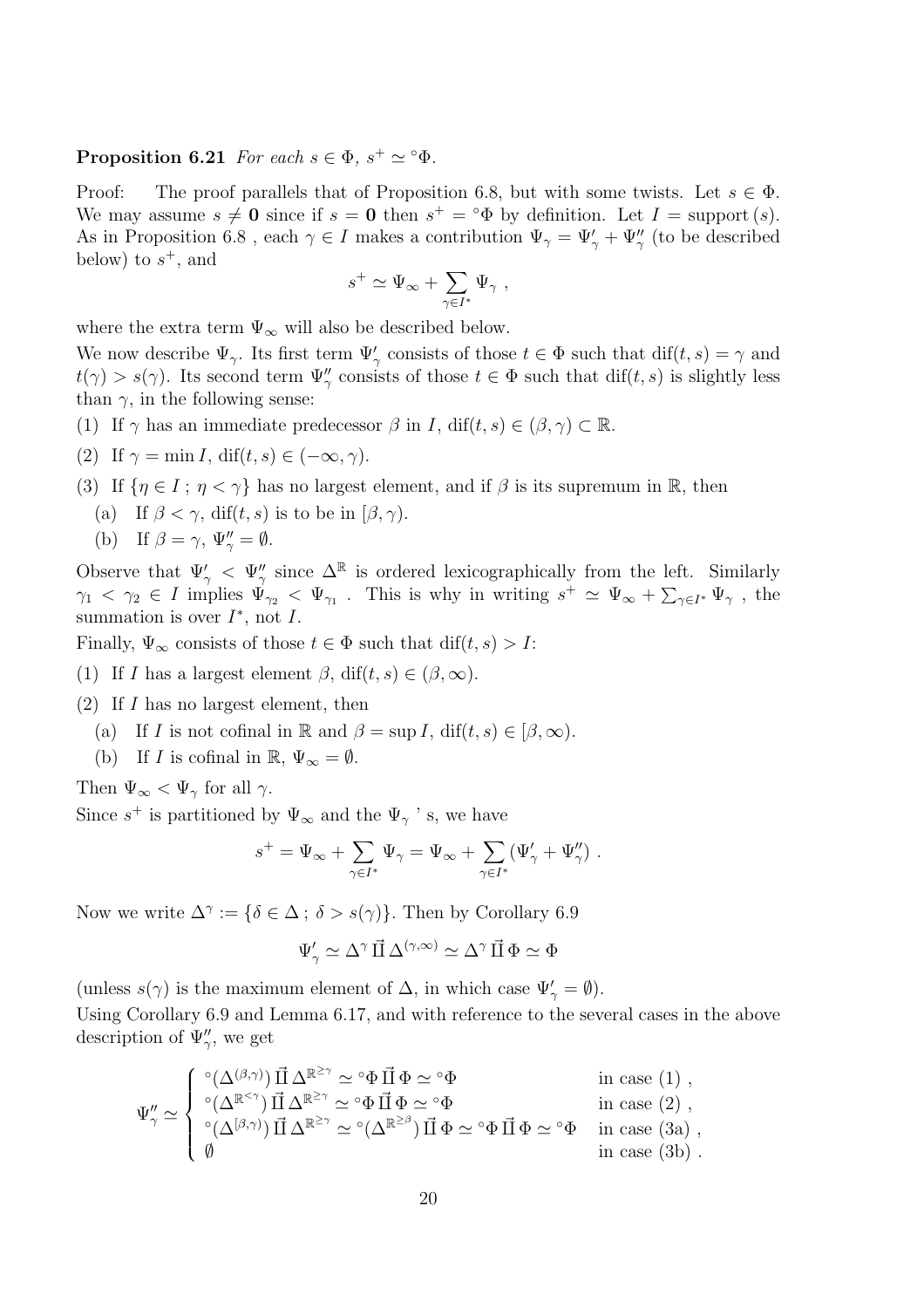Thus in each case,  $\Psi''_{\gamma} \simeq \Phi$  or  $\Psi''_{\gamma} \simeq \emptyset$ .

Since  $\Phi + {}^{\circ}\Phi \simeq \Phi$  by Proposition 6.18, we have for each  $\gamma$  that  $\Psi_{\gamma}$  is isomorphic to  $\Phi$ or  $\Phi$  or  $\emptyset$ . Moreover, since  $\Psi_{\gamma} = \emptyset$  is possible only in case (3b) of  $\Psi''_{\gamma}$ , which forces  $\gamma$ to correspond to a limit ordinal in I, we may assume that  $\Psi_{\gamma}$  is isomorphic to  $\Phi$  or  $\circ \Phi$ (replacing I by  $\{\gamma \in I : \Psi_{\gamma} \neq \emptyset\}$ ).

An analysis similar to that for  $\Psi''_{\gamma}$  shows that either  $\Psi_{\infty} = \emptyset$  (if I is cofinal in R), or  $\Psi_{\infty} \simeq {}^{\circ} \Phi$ .

Putting all this together, we have

$$
s^+\simeq \Psi_\infty+\sum_{\gamma\in I^*}\Psi_\gamma\simeq {}^{\rm o}\Phi+\sum_{\gamma\in I^*}\Psi_\gamma,
$$

where the first term  $\circ \Phi$  is missing if and only if I is cofinal in R, and where for each  $\gamma$ ,  $\Psi_{\gamma} \simeq \Phi$  or  $\Psi_{\gamma} \simeq {}^{\circ}\Phi$ . Then Lemma 6.20 guarantees that  $s^+ \simeq {}^{\circ}\Phi$  in all cases; for if the first term  $\circ \Phi$  is missing, then I is cofinal in R and thus has no largest element, so that  $I^*$ has no smallest element, making  $\sum_{\gamma \in I^*} \Psi_{\gamma} \simeq {}^{\circ} \Phi$ .

We can now prove Theorem 6.1.

Proof: The homogeneity of  $\Phi$  follows from Propostions 6.8 and 6.21. 2-homogeneity then follows from the fact that all open intervals  $(s, t)$  of  $\circ \Phi$  are isomorphic, which holds because always  $s^+ \simeq \text{°}\Phi$  and then  $(s, t) \simeq \text{°}\Phi$  by an application of Proposition 6.8 to  $t \in s^+$ .  $^+$ .  $\hfill \Box$ 

Example 6.22 Theorem 6.1 is not true without the countability hypothesis on  $\Delta$ : let  $\Delta = \omega_1 + 1$ . The last element of  $\Delta$  has uncountable left character. For  $\delta \in \Delta$ , define  $s_\delta \in \Delta^{\mathbb{R}}$  by setting

$$
s_{\delta}(\gamma) = \begin{cases} \delta & \text{if } \gamma = 0, \\ 0 & \text{otherwise.} \end{cases}
$$

For  $\delta$  limit ordinal, the left character of  $s_{\delta}$  in  $\Delta^{\mathbb{R}}$  coincides with the left charater of  $\delta$  in  $\Delta$ . Hence  $\Delta^{\mathbb{R}}$  has points of uncountable (and also countable) left characters, and hence ° $\Delta$ <sup>R</sup> cannot be homogeneous, much less 2-homogeneous.

The following problems arise:

Problem 1: We do not know how many different chains we are talking about in Theorem 6.1. That is, we do not know when two such lexicographic powers are isomorphic (for different countable ordinals  $\Delta$ ) – possibly always.

Problem 2: If  $\Delta = n$  is finite, then by Corollary 2.5  $\Delta^{\mathbb{R}} \simeq (\Delta^{\mathbb{R}})^*$ , with left hand side computed in base 0, and right hand side computed in base  $n-1$ . So  $\Delta^{\mathbb{R}}$  (with its maximum element deleted) computed in base  $n-1$  is 2-homogeneous as well.

But in general, we do not know whether Theorem 6.1 is true if the chosen base point is not the least element 0 of  $\Delta$ .

Closely related to Problem 2 are the following.

Problem 3: For  $\Delta$  as in Theorem 6.1, we do not know whether the lexicographic powers computed in different base points yield isomorphic chains (after their endpoints are deleted).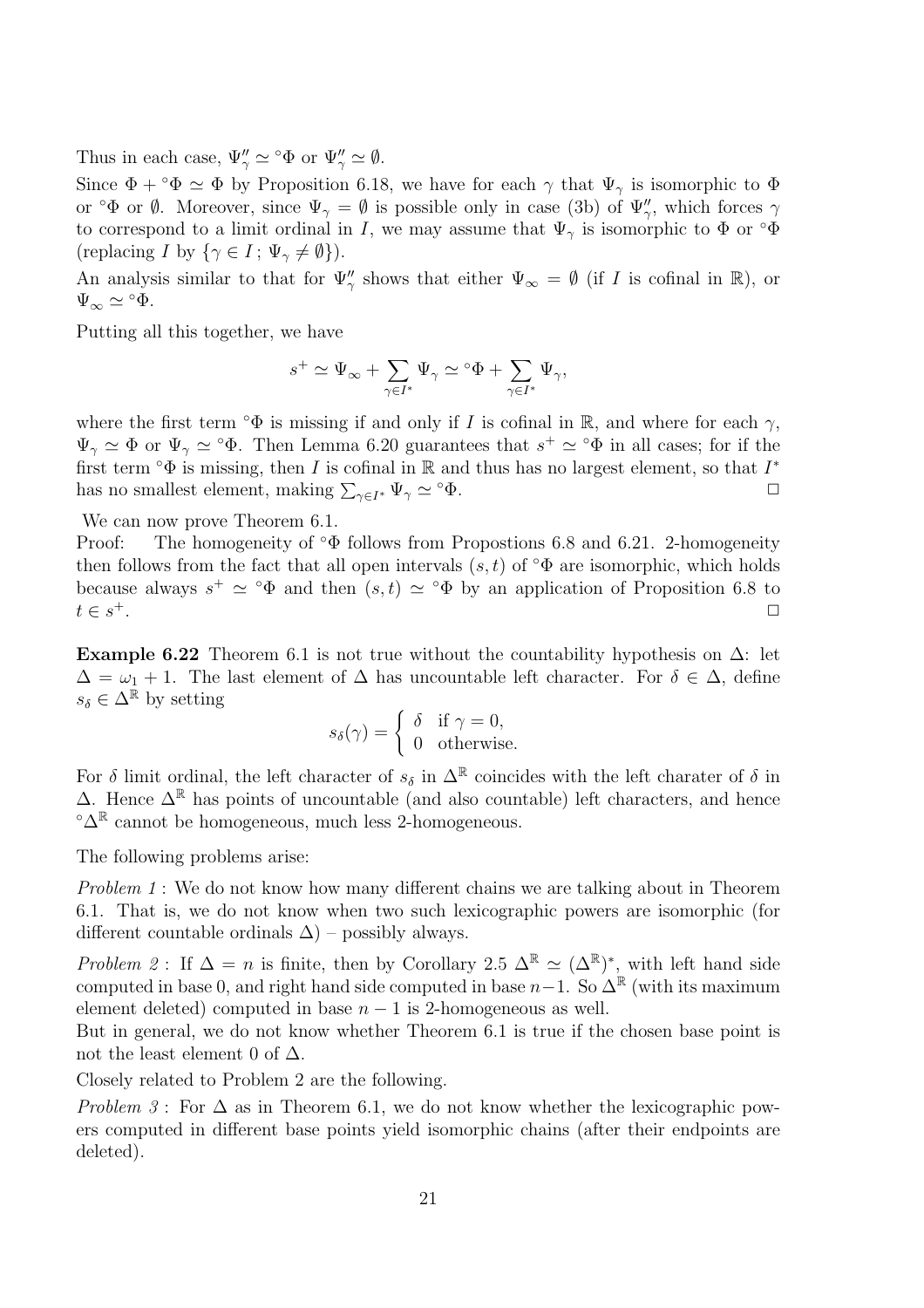*Problem 4* : We do not know whether the 2-homogeneous chains  $\Delta^{\mathbb{R}}$  appearing in Theorem 6.1 (computed in base 0) are symmetric (after their minimum elements are deleted).

Note that a positive solution for the special case  $\Delta = n$  finite requires proving that  $\Delta^{\mathbb{R}}$ computed in base 0 is isomorphic to  $\Delta^{\mathbb{R}}$  computed in base  $n-1$  (after the endpoints are deleted).

In [H1] and [H2] Hausdorff was interested in coterminalities and in characters of points and holes in lexicographic powers. (The characters of a hole  $\bar{s}$  in a chain A are those of  $\overline{s}$  considered as a point in  $\overline{A}$ ). In the present paper, point and hole characters have been barely mentioned. This is because in most cases that we considered, all characters and coterminalities are at most countable. (This is due to the well known fact, not difficult to show, that if  $\Delta$  and  $\Gamma$  both have all characters and coterminalities at most countable, then so does  $\Delta^{\Gamma}$ ; see Proposition 2.19). This produces the following slightly stronger conclusion for Theorem 6.1, also of interest to Hausdorff. Below,  $X := \circ(\Delta^{\mathbb{R}})$ .

**Proposition 6.23** Assume the hypothesis of Theorem 6.1. Then all open intervals of X, with endpoints now permitted to come from  $\overline{X} \cup \{+\infty, -\infty\}$ , are isomorphic. Also the holes of X form a single orbit in the action of  $Aut(X)$  on  $\overline{X}$ , and  $\overline{X}$  is 2-homogeneous.

Proof: Patching (cf. Proposition 2.20), which works because X is 2-homogeneous and all its characters and coterminalities are countable. To say that the holes of  $X$  form a single orbit, we need to show that there are holes; this is addressed below.  $\Box$ 

Under the hypothesis of Theorem 6.1,  $\Delta^{\mathbb{R}}$  is never Dedekind complete - the  $\mathcal{C}^{\gamma}$ -classes do not have suprema in  $\Delta^{\mathbb{R}}$ . (In fact, the suprema are the *only* holes in  $\Delta^{\mathbb{R}}$ , but we omit the proof).

Problem 5 : Is  $\overline{X} \setminus X \simeq X?$ 

**Example 6.24** The chain  $(\omega_1 + 1)^{\mathbb{R}}$  considered in Example 6.22 cannot be isomorphic to any  $\Delta^{\mathbb{R}}$  satisfying the hypothesis of Theorem 6.1, due to the discrepancies in point characters (alternately, to discrepancies in 2-homogeneity). Moreover  $\omega_1^{\mathbb{R}}$  is isomorphic to neither since its points all have at most countable characters, but it does have holes of uncountable left character (the suprema of  $C^{\gamma}$ -classes).

#### References

- [F] Fuchs, L.: Partially ordered algebraic systems, Addison-Wesley, Reading, Mass., (1963)
- [G] Green, T.: Properties of chain products and Ehrenfeucht–Fraüssé Games on Chains, Msc. Thesis, University of Saskatchewan, (August 2002)
- [H1] Hausdorff, F.: Grundzüge einer Theorie der geordneten Mengen, Math. Annalen 65(1908)
- [H2] Hausdorff, F.: Grundzüge der Mengenlehre, Verlag Von Veit, Leipzig (1914)
- [K1] Kuhlmann, S.: Isomorphisms of Lexicographic Powers of the Reals, Proc. Amer. Math. Soc. 123, No. 9 (1995)